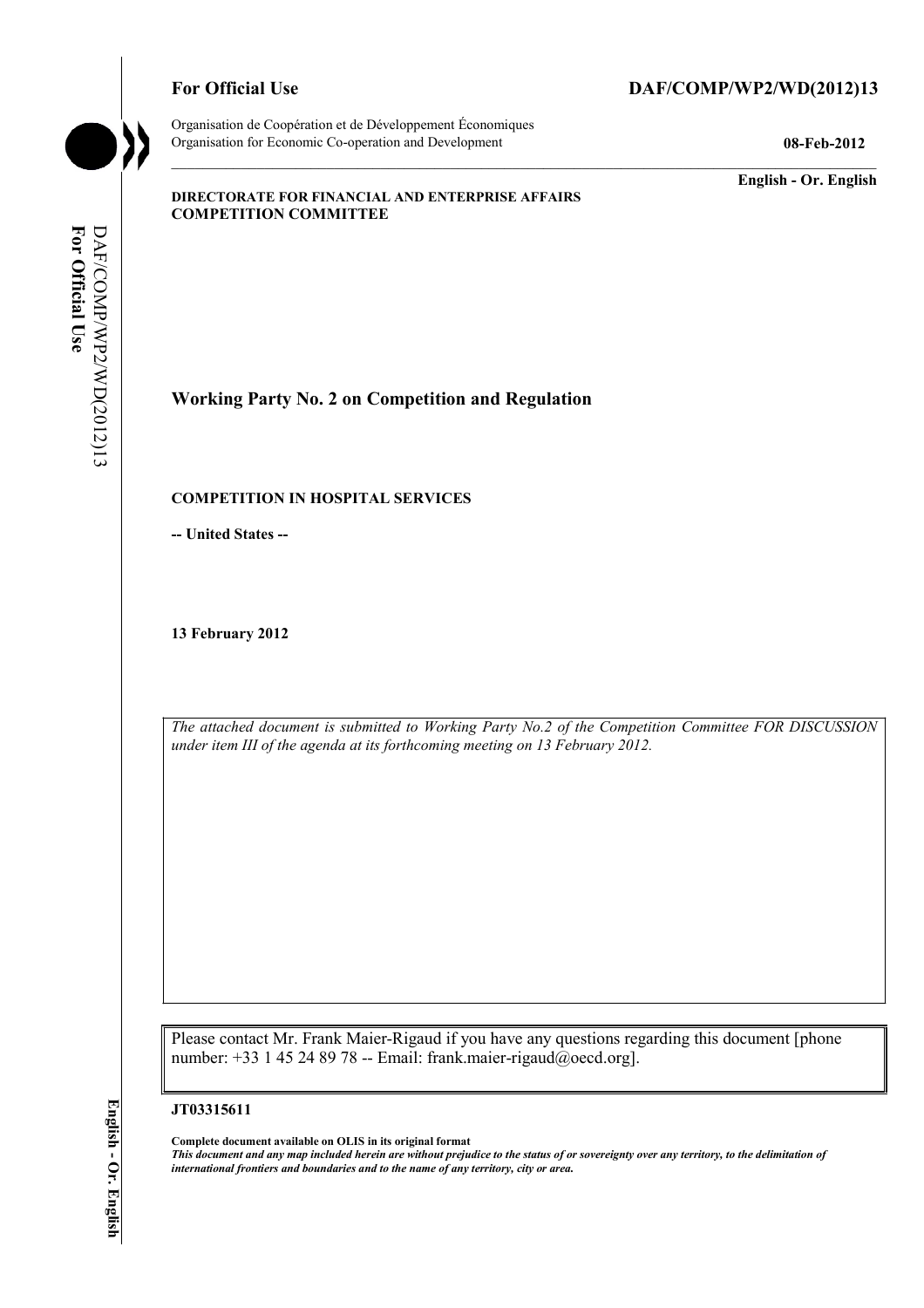1. The competition enforcement agencies of the United States – the Federal Trade Commission ("FTC") and the Antitrust Division of the Department of Justice ("DOJ") (collectively "the Agencies") – have been active in applying competition laws to the health care marketplace, including the hospital industry, for several decades.<sup>1</sup> We are pleased to contribute to this roundtable discussion of whether competition can deliver improvements in the provision of hospital services, and if so, under what regulatory conditions and market structures.

2. This submission describes the market environment in which hospitals in the United States operate, including competitive and other pressures that hospitals face; the restructuring of the hospital industry that has occurred in recent years, through consolidations and the growth of hospital networks; and recent changes in health care law designed to promote efficiencies, improve quality, and restrain further price increases in the provision of services. The submission also highlights the intensive empirical retrospectives of hospital mergers conducted by FTC staff in recent years, which measure the impacts of consummated mergers on price and quality. Finally, the submission considers the application of competition laws to hospital competition, focusing primarily on how the lessons learned in the hospital merger retrospectives have influenced the Agencies' recent enforcement.

# **1. Introduction to Structural Conditions in the Hospital Industry2**

of total health care expenditures in the United States.<sup>3</sup> Expenditures on hospital services have grown over growth further; from 1993 through 1998, hospital expenditures increased at an average annual rate of 3.7 3. In cities and towns throughout the United States, hospitals are a key part of the health care delivery system. Currently, payments to hospitals for inpatient care account for approximately 33 percent the past three decades, but the rate of spending growth has varied. The federal government's introduction of a prospective payment system in the early 1980's (see discussion in Section II) slowed the rate of hospital expenditure growth. The rise of private sector managed care plans slowed the rate of expenditure percent, and, in some areas of the country, the per diem price of a hospital stay actually decreased. In the past decade, however, rising hospital prices have driven spending on hospitals higher, even though hospital utilization has leveled off.<sup> $\overline{4}$ </sup> As discussed below, analysts attribute rising hospital prices to a variety of factors, including hospitals' increasing ability to negotiate higher prices from private payers.<sup>5</sup>

 $\overline{a}$ 1 Much of the material in this paper is drawn from Improving Health Care: A Dose of Competition-A Report by the Federal Trade Commission and the Department of Justice (2004) [hereinafter Improving Health Care Report], http://www.ftc.gov/reports/healthcare/040723healthcarerpt.pdf.

 $\overline{2}$ 2 The introductory sections of this paper are taken largely from the Agencies' 2005 submission to the OECD Roundtable on Competition to Promote Efficiency in the Provision of Hospital Services (Oct. 17, 2005), http://www.ftc.gov/bc/international/docs/compcomm/2005--Hospitals.pdf. These sections have been updated to reflect current conditions.

<sup>&</sup>lt;sup>3</sup> Centers for Medicare & Medicaid Services ("CMS"), Office of the Actuary, National Health Statistics Group, "National Health Expenditures Aggregate, Per Capita Amounts, Percent Distribution, and Average Annual Percent Growth, by Source of Funds: Selected Calendar Years 1960-2009" (2011), https://www.cms.gov/NationalHealthExpendData/downloads/tables.pdf.

<sup>4</sup> See Margaret Jean Hall et. al., "National Hospital Discharge Survey: 2007 Summary" (Oct. 2010), http://www.cdc.gov/nchs/data/nhsr/nhsr029.pdf.

<sup>5</sup> See William B. Vogt & Robert Town, "How has Hospital Consolidation Affected the Price and Quality of Hospital Care?" Robert Wood Johnson Foundation Research Synthesis Report No. 9 (Feb. 2006), http://www.rwjf.org/files/research/15231.hospitalconsolidation.report.pdf; Laura Summer, "Integration, Concentration, and Competition in the Provider Marketplace," Academy Health Research Insights Brief (Dec. 2010), http://www.academyhealth.org/files/publications/AH\_R\_Integration%20FINAL2.pdf.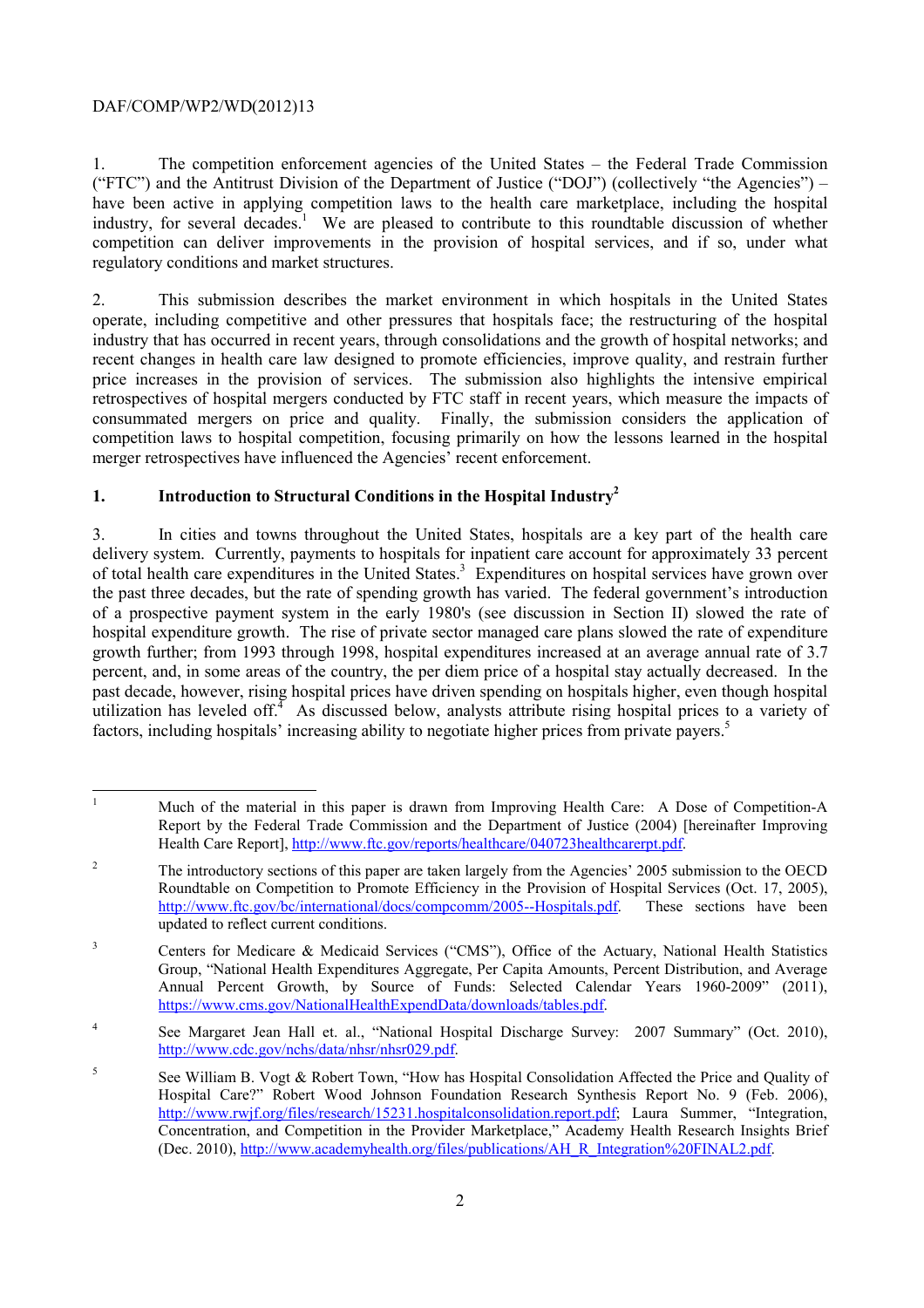or may not also offer treatments such as long term rehabilitation, psychiatric care, or substance abuse care. 4. By way of background, hospitals in the United States vary by the types of services they offer, ranging from specialty hospitals that treat only a single type of patient (pediatric and women's hospitals) or condition (cardiac, orthopedic, psychiatric and rehabilitation hospitals) to "general acute care hospitals," which treat a variety of acute medical conditions. Hospitals that provide general acute care services may Hospitals also vary in the sophistication of the services they offer, ranging from the most basic hospital services, to the most sophisticated, cutting edge procedures.

5. Hospitals in the United States are also differentiated by their ownership structure into one of three categories: (1) non-profit (58 percent of hospitals); (2) for-profit (20 percent of hospitals); and (3) governmentally owned (or "public") (22 percent of hospitals). Although these classifications might appear mutually exclusive and immutable, they are not. Many non-profit hospitals own for-profit institutions or have for-profit subsidiaries. Similarly, for-profit systems often manage non-profit and publicly owned hospitals. Hospitals also may change their institutional status. Even without changing their status, hospitals that previously have not competed in the marketplace can choose to do so. For example, some states have granted local governments broad authority to determine how public hospitals under their control will be operated. Relying on that authority, public hospitals are increasingly entering into competition with private hospitals.<sup>7</sup>

# **2. Contracting and Competition Mechanisms**

# *2.1. Public Payors*

6. Federal and state governments are responsible for almost 55 percent of national expenditures on hospital care.<sup>8</sup> A substantial share of hospital spending is provided by the Federal Centers for Medicare  $\&$ Medicaid Services (CMS), chiefly for care of the elderly. Each state also has a Medicaid program, which pays for care provided to the poor and disabled. Within broad guidelines established by Federal law, each state sets its own payment rates for Medicaid services and administers its own program.

7. Prior to 1983, CMS and most other insurers paid hospitals on a cost-based reimbursement system. Under the cost-based reimbursement system, hospitals informed payors of the cost of the care that was provided, and payors reimbursed hospitals for those amounts. The cost-based payment system led to substantial increases in health care spending over time. An important initial effort to curb these increases

 6 http://www.aha.org/research/rc/stat-studies/fast-facts.shtml.

 $\overline{7}$  Ohio "shall have the entire management and control of the hospital, and shall establish such rules for its 7 Authorizing health care statutes in several states, including Michigan, Kentucky, and Ohio, have granted local governments the broad power to operate hospitals. Mich. Comp. Laws Ann.  $\S$ § 331.1301(g) et seq.; Ky. Rev. Stat. § 216.335(6); and Ohio Rev. Code § 339.06 (boards of municipal hospital corporations in government and the admissions of persons as are expedient"). The purpose behind many of these broad grants of authority has been to remove the legal constraints upon the operation of public hospitals that inhibit their ability to compete with private hospitals. *See*, e.g., *Surgical Care Ctr. of Hammond v. Hospital Serv. Dist. No. 1 of Tangipahoa Parish*, 171 F.3d 231, 235 (5th Cir. 1999) (en banc) (Louisiana statutes granted additional powers to hospital service districts so they could compete with other entities on a level playing field); *Jackson, Tenn. Hosp. Co. v. West Tenn. Healthcare, Inc.*, 414 F.3d 608, 610 (6th Cir. 2005) (Tennessee statutes intended to remedy a competitive disadvantage of some public hospitals by removing certain legal constraints upon their operations and giving them the same operating and organizational powers enjoyed by private hospital authorities).

<sup>8</sup>*See* http://www.cms.gov/NationalHealthExpendData/downloads/tables.pdf at Table 7. Because private insurance tends to cover a younger and typically healthier population, it accounts for a smaller share of overall health care spending.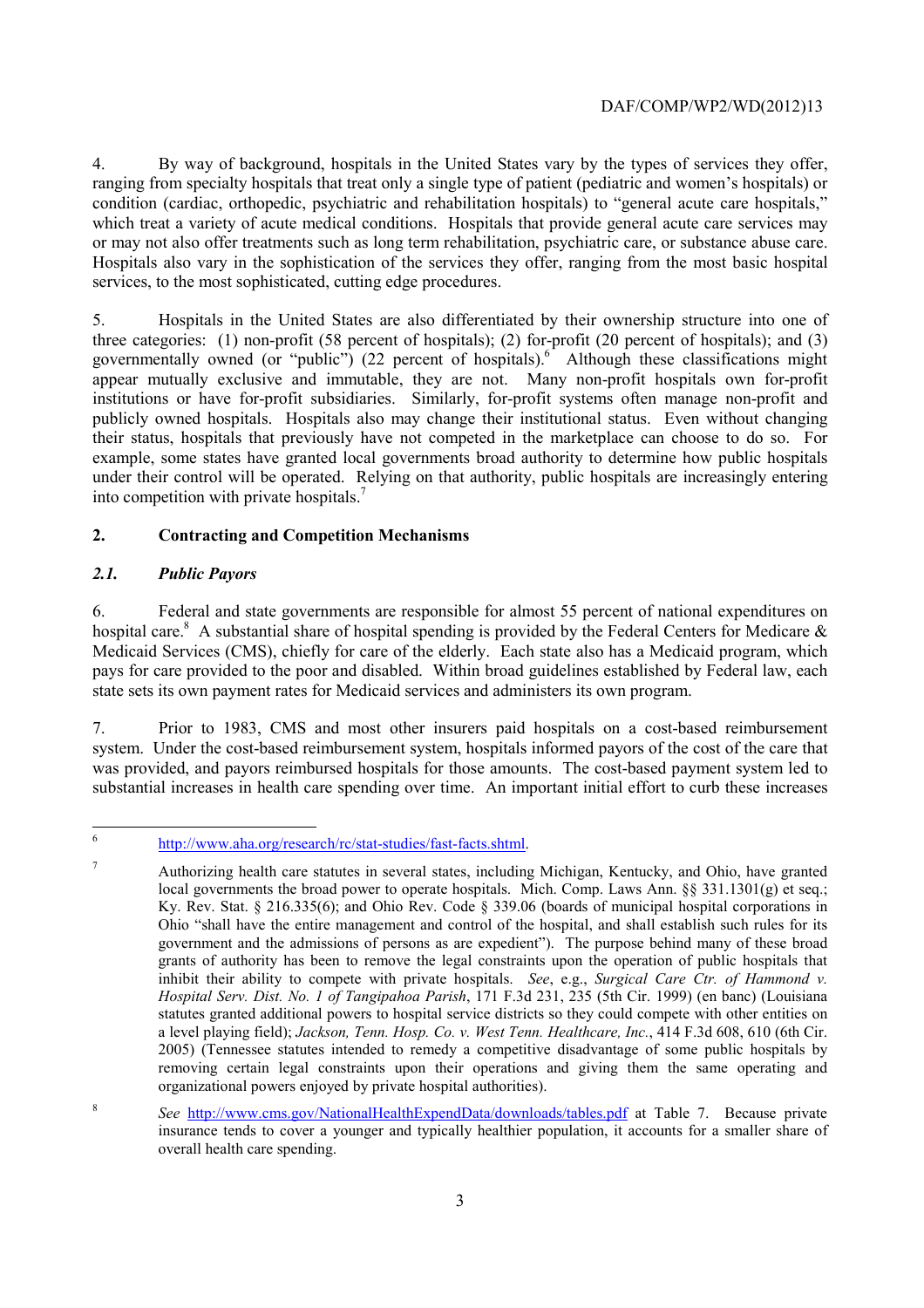in spending was launched in 1983, when CMS implemented a prospective payment system for inpatient care.

## *2.1.1. Prospective Payment Systems*

 8. Under the prospective payment system CMS uses for inpatient care (IPPS), the payment that a hospital receives for treating a patient is based on the diagnosis-related group (DRG) that justified the episode of hospitalization. Each DRG has a payment weight assigned to it, based on the average cost of treating patients in that DRG.<sup>9</sup> The hope is that, by receiving a predetermined amount, hospitals will have reduced incentives to use more resources than are necessary to treat patients. The IPPS was intended to moderate rising federal expenditures, create a more "competitive, market-like environment, and curb inefficiencies in hospital operations engendered by reimbursement of incurred cost."10 Further changes to this system were provided for in the Affordable Care Act of 2010. For example, the act provides for bundled payments by CMS for services that patients receive across a single episode of care, such as heart bypass surgery or a hip replacement. CMS views this as a way to encourage doctors, hospitals and other health care providers to work together to better coordinate care for patients both when they are in the hospital and after they are discharged.<sup>11</sup> Such initiatives can help improve patient health, improve the quality of care, and lower costs.

# *2.1.2. The Impact of Government Purchasing*

 $\overline{a}$ 

market for medical services, and providers are extremely responsive to the incentives created by CMS. 9. As the largest purchaser of health care in the United States, CMS has tremendous influence in the Prior to the adoption of the IPPS, average hospital length-of-stay had been stable for seven years. Once IPPS went into effect, the length-of-stay began an immediate decline.

10. There are limitations, however, to CMS's ability to create incentives that encourage price and non-price competition among providers. CMS does not have the freedom to respond to changes in the marketplace as do many private purchasers. For example, CMS has only limited authority to contract selectively with providers or to use competitive bidding to meet its needs. With a few exceptions, CMS cannot require providers to compete for CMS's business or encourage suppliers to reduce their costs and enhance their quality by rewarding them with substantially increased volume or substantially higher payments if they do.

 (e.g., prescription drug coverage) in exchange for accepting limits on their choice of providers. Nevertheless, these plans are new and have limited acceptance among Medicare participants, but 11. One Medicare program that has generated competitive incentives for providers is a managed care option, the Medicare Advantage (MA) program. MA programs provide Medicare beneficiaries with a range of managed care options, including health maintenance organizations and preferred provider organizations. Medicare beneficiaries who have joined MA plans have often received greater benefits acceptance is growing and enrollment is greater in urban as opposed to rural areas. In 2009, MA plans

The average reimbursement for each DRG is derived from an analysis of the costs of treating both the very ill patients who require more intensive care for a particular DRG, and the "healthier" ill, who do not cost as much to treat.

<sup>10</sup> Gregory C. Pope, "Hospital Nonprice Competition and Medicare Reimbursement Policy," 8 J. Health Econ. 147 (1989).

 $11$ <sup>11</sup>*See* CMS, "Bundled Payment for Care Improvement Initiative" (Aug. 23 2011), http://innovations.cms.gov/documents/pdf/Fact-Sheet-Bundled-Payment-FINAL82311.pdf.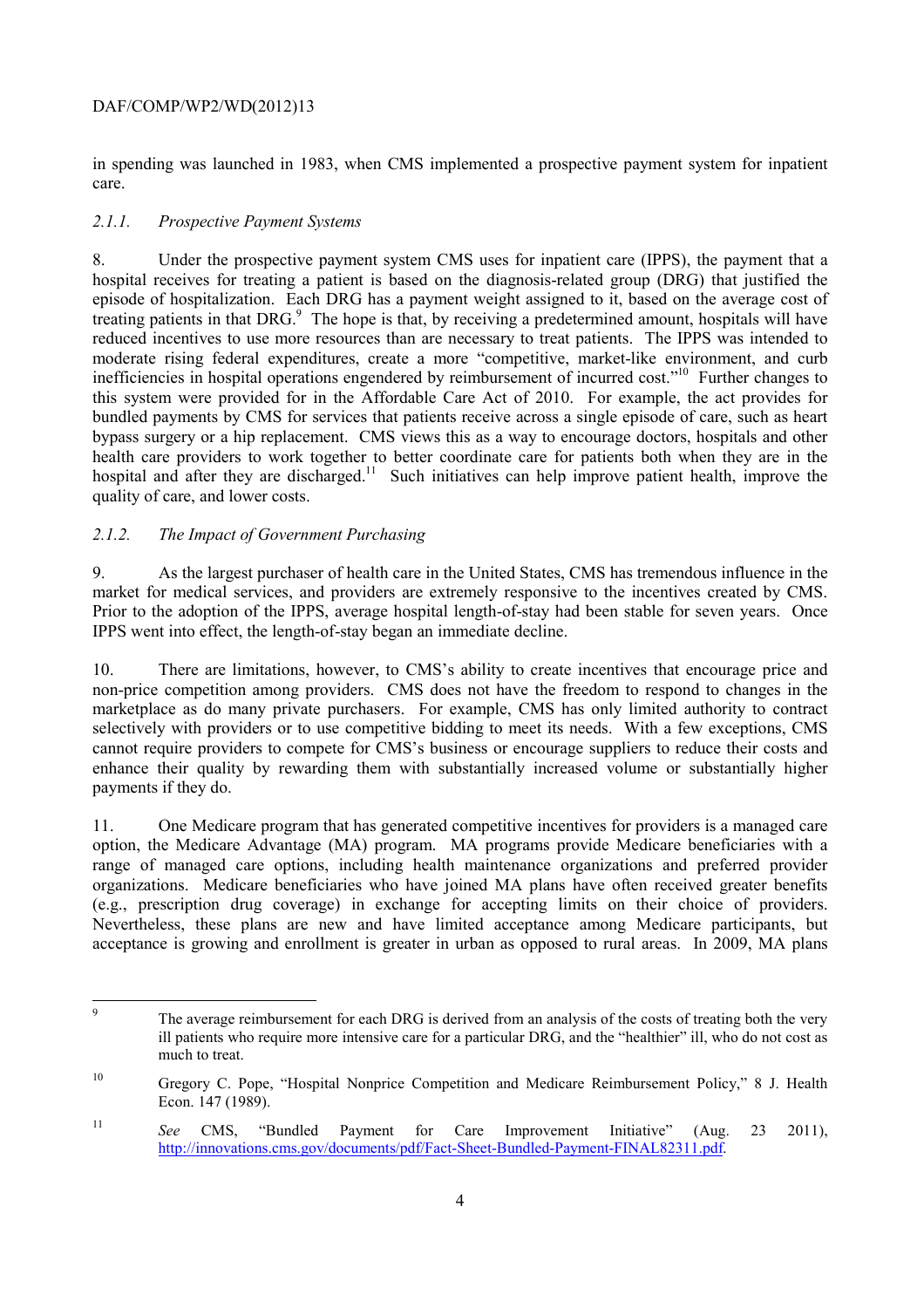provided health care to 10.2 million Medicare beneficiaries, nearly double the number of enrollees as in  $2003^{12}$ 

 12. Generally, however, CMS's payment systems do not reward higher quality care, or punish lower service provided. To be sure, such issues are not unique to Medicare but confront private payors as well. quality care. All providers that meet basic requirements are paid the same regardless of the quality of Indeed, health care policy experts note that current fee-for-service compensation models provide little financial reward for improvements in the quality of health care delivery.<sup>13</sup>

13. Recent changes in U.S. health care law, namely the Patient Protection and Affordable Care Act and the Health Care and Education Reconciliation Act of 2010 (collectively, the ''Affordable Care Act''), seek to improve the quality and reduce the costs of health care services in the U.S. by, among other things, encouraging physicians, hospitals, and other health care providers to become accountable for a patient population through integrated health care delivery systems.14 One delivery system reform is the Affordable Care Act's Medicare Shared Savings Program (the ''Shared Savings Program''), which promotes the formation and operation of Accountable Care Organizations (''ACOs'') to serve Medicare fee-for-service beneficiaries. 15 Under this provision, ''groups of providers of services and suppliers meeting criteria specified by the [Department of Health and Human Services] Secretary may work together to manage and coordinate care for Medicare fee-for-service beneficiaries through an [ACO].''16 An ACO may share in some portion of any savings it creates if the ACO meets certain quality performance standards established by the Secretary of Health and Human Services through CMS. The Affordable Care Act requires an ACO that wishes to participate in the Shared Savings Program to enter into an agreement with CMS for not less than three years.<sup>17</sup>

in ACOs that serve both Medicare beneficiaries and commercially insured patients.<sup>18</sup> The Agencies care costs. Such integration, however, also can increase market power and could injure competition. Therefore, to maximize and foster opportunities for ACO innovation and better health for patients and to 14. Recent commentary suggests that some health care providers are likely to create and participate recognize that ACOs may generate opportunities for health care providers to innovate in both the Medicare and commercial markets and achieve for many other consumers the benefits Congress intended for Medicare beneficiaries through the Shared Savings Program – improved quality of care and lower health ensure that the antitrust laws are not perceived as a barrier to procompetitive integration, the Agencies recently issued a statement clarifying their enforcement policy regarding collaborations among

<sup>12</sup>*See* Medicare Advantage Fact Sheet (Apr. 2009), http://www.kff.org/medicare/upload/2052-12.pdf.

 $13$ 13 Institute of Medicine Workshop Series Summary, "The Healthcare Imperative: Lowering Costs and Improving Outcomes," (2010) at 359, http://www.iom.edu/Reports/2011/The-Healthcare-Imperative-Lowering-Costs-and-Improving-Outcomes.aspx.

<sup>14</sup> Health Care and Education Reconciliation Act of 2010, Public Law 111–52, 124 Stat. 1029 (2010); Patient Protection and Affordable Care Act, Public Law 111–48, 124 Stat. 119 (2010).

<sup>15</sup> Patient Protection and Affordable Care Act 3022, 124 Stat. at 395–99.

<sup>16</sup>*Id.* at 395.

<sup>17</sup>*Id.* at 396.

<sup>18</sup>  Organizations, and Implications Regarding Antitrust, Physician Self-Referral, Anti-Kickback, and Civil Fed. Trade Comm'n & Dep't of Health and Human Serv., Workshop Regarding Accountable Care Monetary Penalty (CMP) Laws (Oct. 5, 2010).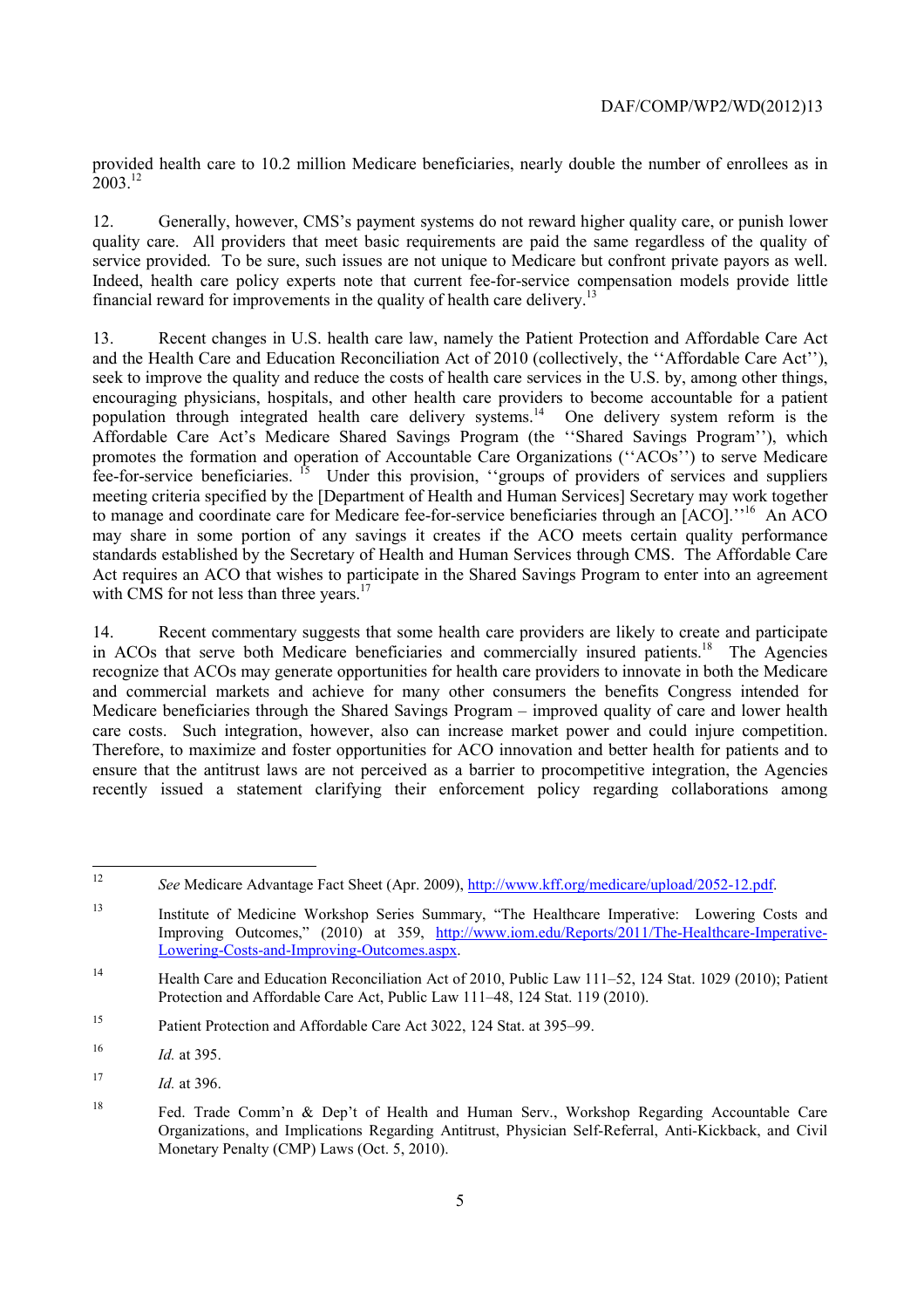independent providers that seek to become ACOs in the Shared Savings Program.<sup>19</sup> The Agencies' policy statement describes (1) the ACOs to which the Policy Statement will apply; $^{20}$  (2) when the Agencies will apply rule of reason treatment to those ACOs; (3) an antitrust safety zone; and (4) additional antitrust guidance for ACOs that are outside the safety zone, including a voluntary expedited antitrust review process for newly formed  $ACOs.<sup>21</sup>$ 

# *2.2. Private Third-Party Payors*

15. The second largest source of payment for hospital services is payments from private health insurance plans. Private health insurance is obtained primarily through benefits offered by employers, but is also available through other types of groups and through individual purchases from insurance companies. These payors are collectively referred to as third-party payors. Included in this category are employers who self-insure their employees' medical costs, but hire an insurance company to administer the health insurance benefits, including negotiating prices with hospitals for services covered by the employer's plan.

care without regard to the actual diagnosis of the patient or the resources the hospital uses in the treatment. 16. Third-party payors typically contract directly with hospitals to provide services to the patients covered under the payors' plan(s), and the prices are negotiated directly between the payor and the hospital.<sup>22</sup> The most common payment schemes are per diem rates, per case rates, or discounts-off-charges rates. Under a per diem rate, the third-party payor pays the hospital a fixed price for each day of hospital Under a per case rate, the third-party payor pays the hospital a fixed price for the hospital stay for a particular type of case, regardless of the number of days the patient stays or the resources the hospital uses in the treatment. Under a discount-off-charges rate, also called a percentage-of-charges rate, the third party payor pays a percentage of the hospital's "charges" for the hospital stay, where the "charges" are the prices the hospital charges for each resource used in treating the patient.

17. In some instances, private payors have copied Medicare's reimbursement strategies or used Medicare DRGs as a reference price for reimbursement negotiations with hospitals. Thus, some payors negotiate either a specified discount or a specified payment relative to the amount CMS would pay for a

Fed. Trade Comm'n & Dep't of Justice, "Statement of Antitrust Enforcement Policy Regarding Accountable Care Organizations Participating in the Medicare Shared Savings Program," 76 Fed. Reg. 67,026 (2011).

<sup>20</sup> The analytical principles underlying the Policy Statement also would apply to various ACO initiatives undertaken by the Innovation Center within CMS as long as those ACOs are substantially clinically or financially integrated.

 competitive concerns. It does not reflect the full analysis that the Agencies may use in evaluating ACOs or <sup>21</sup> The Policy Statement provides guidance to assist ACOs in determining whether they are likely to present any other transaction or course of conduct.

 $22$  reimbursement, and use the media to scare the public. *Improving Health Care Report, supra* note 1, the entire hospital system. *Id.* Hospital representatives claim that they are protecting their institutions' dynamics have played out in several markets during the past few years. Although commentators have 22 Contracting between hospitals and private payors has sometimes been contentious. Some hospital industry observers claim that hospital systems routinely "terminate then negotiate" for large increases in Chapter 3, at 31-35. They also state that hospital systems insist that all hospitals in the system be included in a payor network ("all or nothing contracts"), irrespective of whether the payor actually wants to include interests and that their services had been artificially and unsustainably underpriced in the past. *Id.* These noted that particular hospitals and hospital systems seem to have the upper hand in some markets, whether hospitals or health plans have bargaining advantages varies substantially within and among different markets.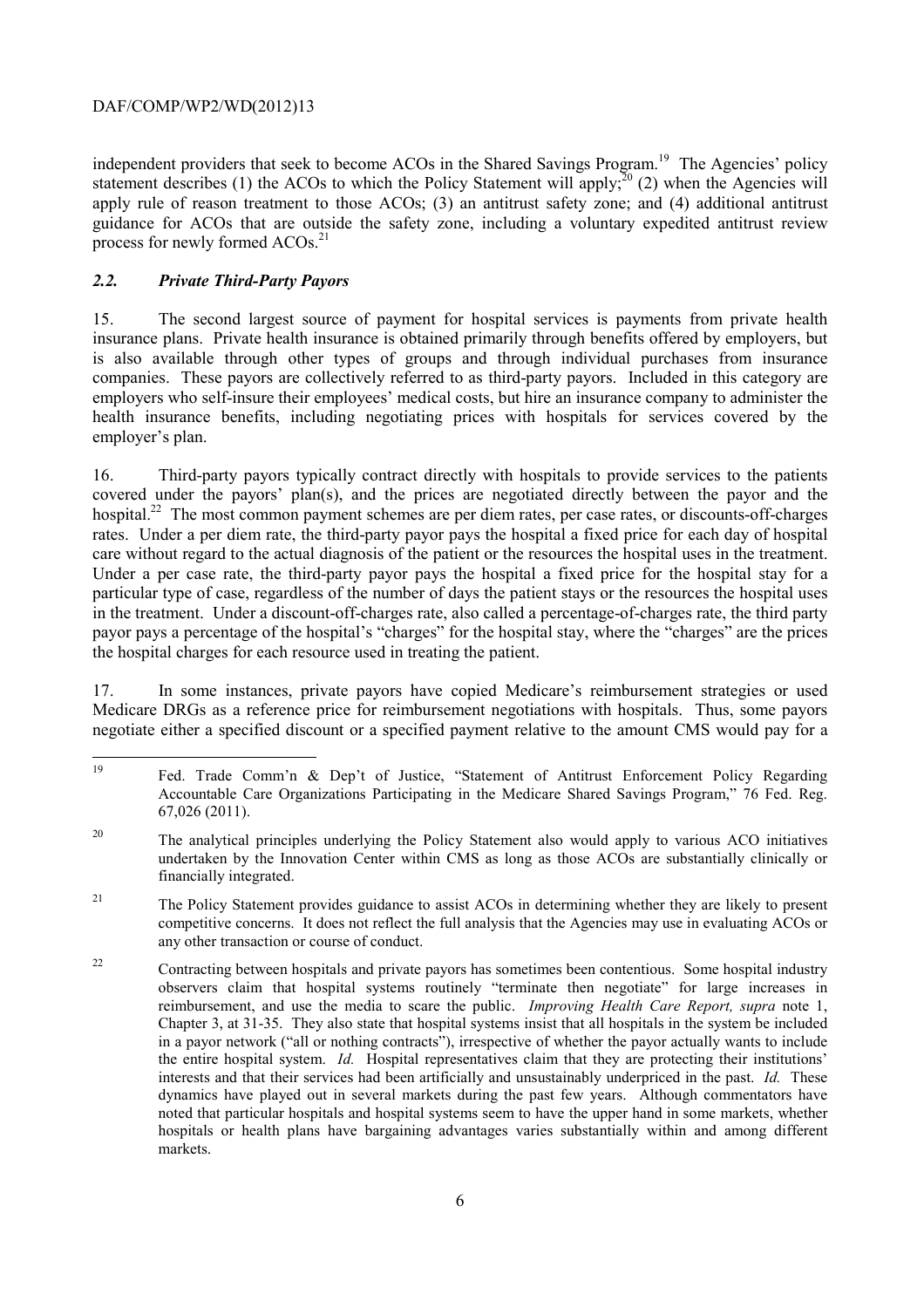specified treatment episode. Outpatient payment provisions, where the hospital does not provide an overnight stay for the patient, are typically structured on a percentage-of-billed charges or a fee-schedule basis.

 exclude one or more of these hospitals. Conversely, if enrollees will drop an insurance plan if their reimbursement. These competitive dynamics are illustrated below in Section IV.C.2, which discusses the 18. Generally speaking, payors seek to contract with hospitals that contribute to the marketability of their insurance products.23 Factors that affect marketability include: the price of coverage; the number of hospitals at which care can be provided; the perceived quality, desirability, location, and accessibility of those institutions; and the alternative insurance products that are available in the market. Payors seek to balance the price of the hospital services they must purchase to offer insurance coverage against the desirability of the resulting network to the purchasers of their insurance products. If patients view several hospitals as adequate substitutes for one another, it will be easier for the payor to threaten credibly to preferred hospital is no longer in its network, the hospital will find it easier to insist on higher FTC Administrative Law Judge's recent decision finding that the merger of ProMedica Health System and St. Luke's Hospital in Lucas County (Toledo), Ohio was unlawful, in part, because it increased the hospital system's bargaining leverage in negotiations with payors.

## *2.2.1. Consumer Price Sensitivity and Information*

19. The lack of consumer information about the costs of hospital services and lack of incentives for the consumer to choose the most cost-effective hospital makes it more difficult for payors to exclude highpriced, but otherwise desirable hospitals from the payors' health plans. Insured consumers often have only a vague idea of the price of the medical services they receive, and insurance largely insulates them from the financial implications of their medical treatment.<sup>24</sup> Consumers who pay the same co-payment, regardless of the price of the treatment they receive, have no reason to inquire into the price of the treatment, or to factor that price into their decisions. Consumers who have co-payments that vary depending on where they receive care will focus on the differing amounts of the co-payment, but not on the total price of the services they receive. Even if consumers become motivated to know the total price of the care they receive, they will find it extremely difficult to obtain that information.<sup>25</sup> Proposals to increase consumer price sensitivity must confront this reality, and policy makers must develop strategies to increase the transparency of hospital pricing.<sup>26</sup> As discussed below, insurers appear to be using tiering increasingly as one way to deal with this problem.

 674 (2000). A marketable network is one that is not too expensive and includes hospitals that enrollees and plan physicians want. Complex rules can make a plan less marketable. See generally Gregory Vistnes, "Hospital, Mergers and Two Stage Competition," 67 Antitrust L. J. 671,

<sup>&</sup>lt;sup>24</sup> Herbert Simon, "A Behavioral Model of Rational Choice," in MODELS OF MAN (1957).

<sup>25</sup>*See* Uwe E. Reinhardt, "Can Efficiency in Health Care Be Left to the Market?" 26 J. Health Pol., Pol'y & L. 967, 986 (2001) ("[O]ne need only imagine a patient beset by chest or stomach pain in Anytown, USA, as he or she attempts to 'shop around' for a cost-effective resolution to those problems. Only rarely, in a few locations, do American patients have access to even a rudimentary version of the information infrastructure on which the theory of competitive market and the theory of managed care rest. The prices of health services are jealously guarded proprietary information.").

 $26$  expenses associated with receiving care at a more expensive hospital. A health savings account provides the consumer with a fixed sum of money to pay for the consumer's portion of their health care costs. If, in a given year, the consumer does not use all of the money, the consumer retains the money for future use. 26 Health savings accounts represent a recent attempt to require consumers to bear some of the increased Health savings accounts attempt to raise consumer sensitivity to the costs associated with their health care decisions. For this strategy to work effectively, however, consumers need access to good information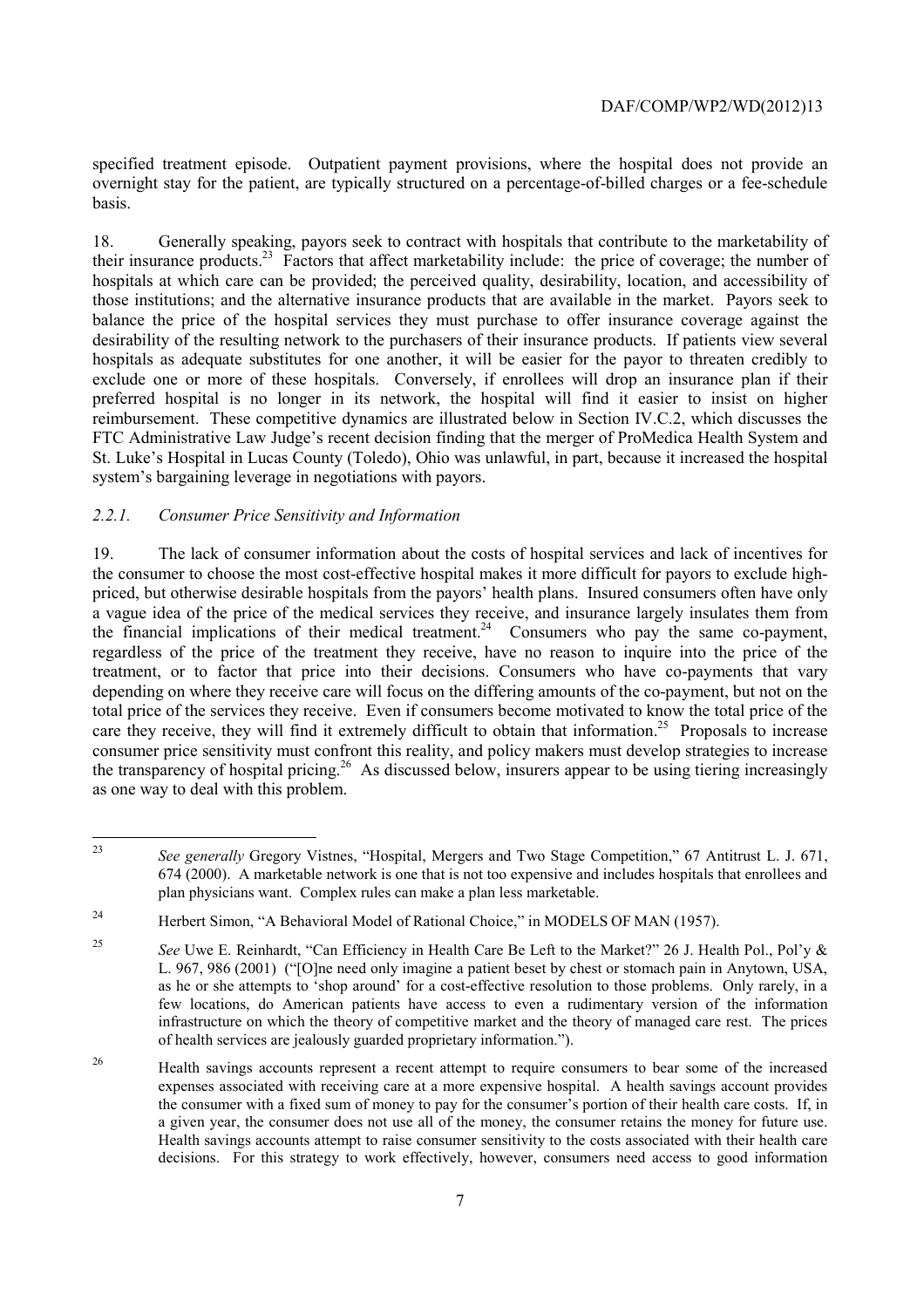# *2.2.2. Hospital Tiering – A Competitive Response to Market Conditions*

 20. Consumer pressure for broader or open networks has made it more difficult for payors to exclude entire hospital systems from their plans, affecting the bargaining dynamics. In some markets, payors have responded by seeking to "tier" hospitals. Tiering is a payor reimbursement method whereby consumers incur different co-payments (i.e., high or low cost sharing) depending on the hospital at which the consumer chooses to have care provided. Tiering generally does not apply to emergency admissions and may depend upon where routine and specialty services are offered.

 all system hospitals within a payor network. Tiering allows the payor to maintain a broad network, and threaten to withdraw from a payor network if they are placed in an unfavorable tier. In some markets, 21. For payors, tiering offers a potential response to multi-hospital system pressure for inclusion of include a "must-have" hospital in its plans, but simultaneously creates an incentive for consumers to use lower-cost providers. Some hospitals resist tiering, and with sufficient bargaining power, they can credibly hospital systems have taken pre-emptive steps to negotiate contract language with payors that prohibit tiering. Because tiering is a relatively new development, there are, as yet, no systematic studies available on the prevalence or consequences of this strategy.

## **3. Restructuring of the Hospital Industry**

## *3.1. Background on the Consolidation Trend*

-

hospitals operated as part of a system, with an additional 12.7 percent in looser health care networks. 22. Over the past 30 years, many hospitals have consolidated into multi-hospital systems.<sup>27</sup> While in 1979, only about 31 percent of hospitals were part of a multi-hospital system, by 2001 almost 54 percent of Initially, consolidations involved national systems acquiring hospitals throughout the United States, but recent acquisitions have been more localized.<sup>28</sup> Experts predict that in the U.S., the 2010 changes in the health care law, which created incentives for health care providers to establish integrated care organizations (ACOs), and several other factors, including the need for capital to finance facility modernization and the benefits of increased bargaining power, will continue to drive consolidation in the sector.<sup>29</sup> Consolidation can take a number of forms. At one end of the spectrum, consolidated hospitals may share a license and have common ownership, report unified financial records, and eliminate duplicative facilities. At the other end, a common governing body may own the consolidated hospitals, but the hospitals maintain separate hospital facilities, retain individual business licenses, and keep separate financial records. A related recent trend is the growth of hospital employment of physicians. Some studies

 about the price and quality of the services among which they must choose. Without good information about the actual prices charged by different hospitals, a consumer facing a 25 percent co-payment at one hospital and a 15 percent co-payment at another cannot accurately assess the financial consequences of choosing one hospital over the other.

27 POWER: THE ANTITRUST CHALLENGE 28 (2003). <sup>27</sup>*See* Vogt, *supra* note 5; Summer, *supra* note 5; Deborah Haas-Wilson, MANAGED CARE AND MONOPOLY

<sup>28</sup> David Dranove & Richard Lindrooth, "Hospital Consolidation and Costs: Another Look at the Evidence," 22 J. Health Econ. 983, 984 (2003); Alison Evans Cuellar & Paul J. Gertler, "Trends in Hospital Consolidation: The Formation of Local Systems," 22 Health Affairs 77, 80 (Nov./Dec. 2003).

<sup>29</sup>*See e.g.,* James C. Robinson, "Hospital Market Concentration, Pricing, and Profitability in Orthopedic Surgery and Interventional Cardiology," The American Journal of Managed Care, 17(6):e241-8 (2011); Summer, *supra* note 5; *see also* Moody's Investor Service. Special Comment, "For-Profit Investment in Not-for-Profit Hospitals Signals More Consolidation Ahead" (Apr. 2010), http://content.hcpro.com/pdf/content/250770.pdf.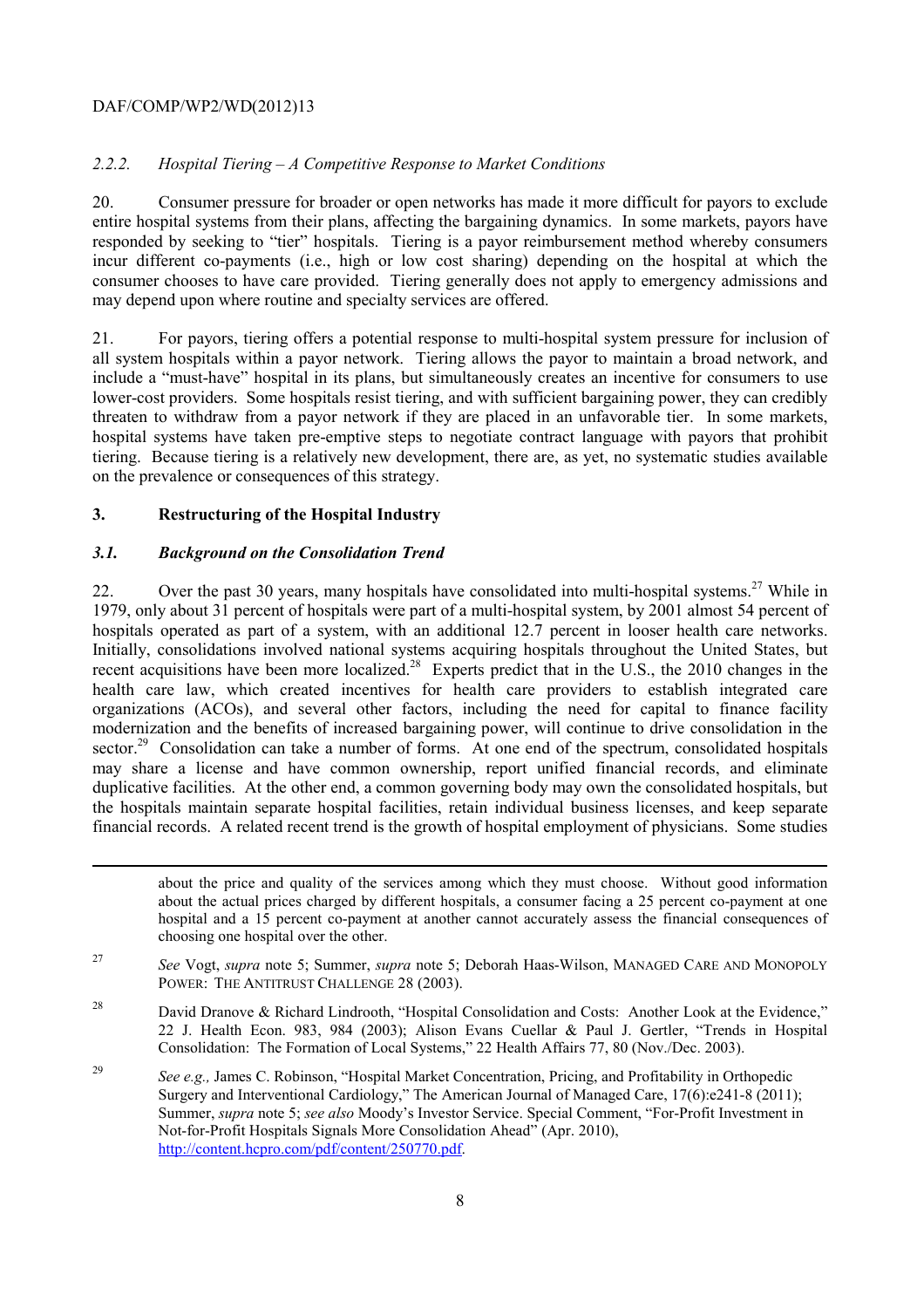suggest that hospital employment of physicians, including hospitals acquiring independent physician groups, has accelerated in recent years as hospitals aim to increase market share and revenue.<sup>30</sup>

nothing" contracting.<sup>32</sup> The development of hospital networks, through common ownership, or other simply "virtual networks" with no integration or real common ownership and are formed merely to set prices collectively, they run the risk of being challenged as illegal combinations under the antitrust laws. Most studies of the relationship between competition and hospital prices generally find that increased 23. Some observers of the hospital industry assert that hospital consolidations have provided opportunities for hospitals to compete more efficiently, improved the quality of care, and limited duplication of services and administrative expenses.<sup>31</sup> Others, including many payors, believe that the creation of multi-hospital systems have been motivated by hospitals' desire to gain market power, secure higher reimbursement from payors, and impose other onerous requirements on payors, e.g., "all-oraffiliations among hospitals, may play a significant role in the evolution of hospital markets. If hospital networks do not include significant integration among the member hospitals, for example, if they are hospital concentration is associated with increased prices.<sup>33</sup>

## *3.2. Certificate of Need (CON) Programs – Entry Limitations*

24. A factor influencing the restructuring of the hospital industry has been the presence or absence of certificate of need (CON) laws or regulations in particular states. CON programs, initially adopted when cost-plus reimbursement was the norm, were intended to control costs by restricting provider capital expenditures. State CON programs generally prevent firms from entering certain areas of the health care market unless they can demonstrate to state authorities that there is an unmet need for their services. Upon making such a showing, prospective entrants receive from the state a CON allowing them to proceed. $34$ 

## *3.2.1. Competitive Concerns Raised by CON Programs*

 below competitive levels. Moreover, CON programs can retard entry of firms that could provide higher 25. CON regimes prevent new health care entrants from competing without a state-issued certificate of need, which is often difficult to obtain. Their effect is to shield incumbent health care providers from new entrants. As a result, CON programs may actually increase health care costs, as supply is depressed

 <sup>30</sup>*See* Ann S. O'Malley, et. al., "Rising Hospital Employment of Physicians: Better Quality, Higher Costs?" Center for Studying Health System Change Issue Brief (Aug. 2011), http://www.hschange.com/CONTENT/1230/1230.pdf; Summer, *supra* note 5.

 $31$ <sup>31</sup>*See* Vogt, *supra* note 5; Summer, *supra* note 5.

<sup>32</sup> <sup>32</sup>*See e.g.,* Robinson, *supra* note *29;* Moody's Investor Service. Special Comment, *supra* note 29

 J.L. & Econ. 179, 201 (1993) (finding that market concentration in California led to rate increases); Glenn A. Melnick et al., "The Effect of Market Structure and Bargaining Position on Hospital Prices," 11 J. Industry," 20 J. Health Econ. 213, 215 (2001) (mergers that increase hospital market share in specific <sup>33</sup>*See infra* Section IV.B. on the FTC's Hospital Merger Retrospective; David Dranove et al., "Price and Concentration in Hospital Markets: The Switch from Patient-Driven to Payer-Driven Competition," 36 Health Econ. 217 (1992) (finding market concentration appears to increase hospitals' bargaining power with insurers and self-insurers); Ranjan Krishnan, "Market Restructuring and Pricing in the Hospital hospital services, as measured in 33 DRGs, show a corresponding increase in prices of those services).

 of Need: An Overview," 1978 Utah L. Rev. 3; Randall Boybjerg, "The Importance of Incentives, <sup>34</sup>*See* John Miles, 2 HEALTH CARE & ANTITRUST LAWS: PRINCIPLES AND PRACTICE § 16:1, at 16-2, 16-5 to 16-6 (2003); James F. Blumstein & Frank A. Sloan, "Health Planning and Regulation Through Certificate Standards, and Procedures in Certificate of Need," 1978 Utah L. Rev. 83; Clark C. Havighurst, "Regulation of Health Facilities and Services by 'Certificate of Need'", 59 Va. L. Rev. 1143 (1973).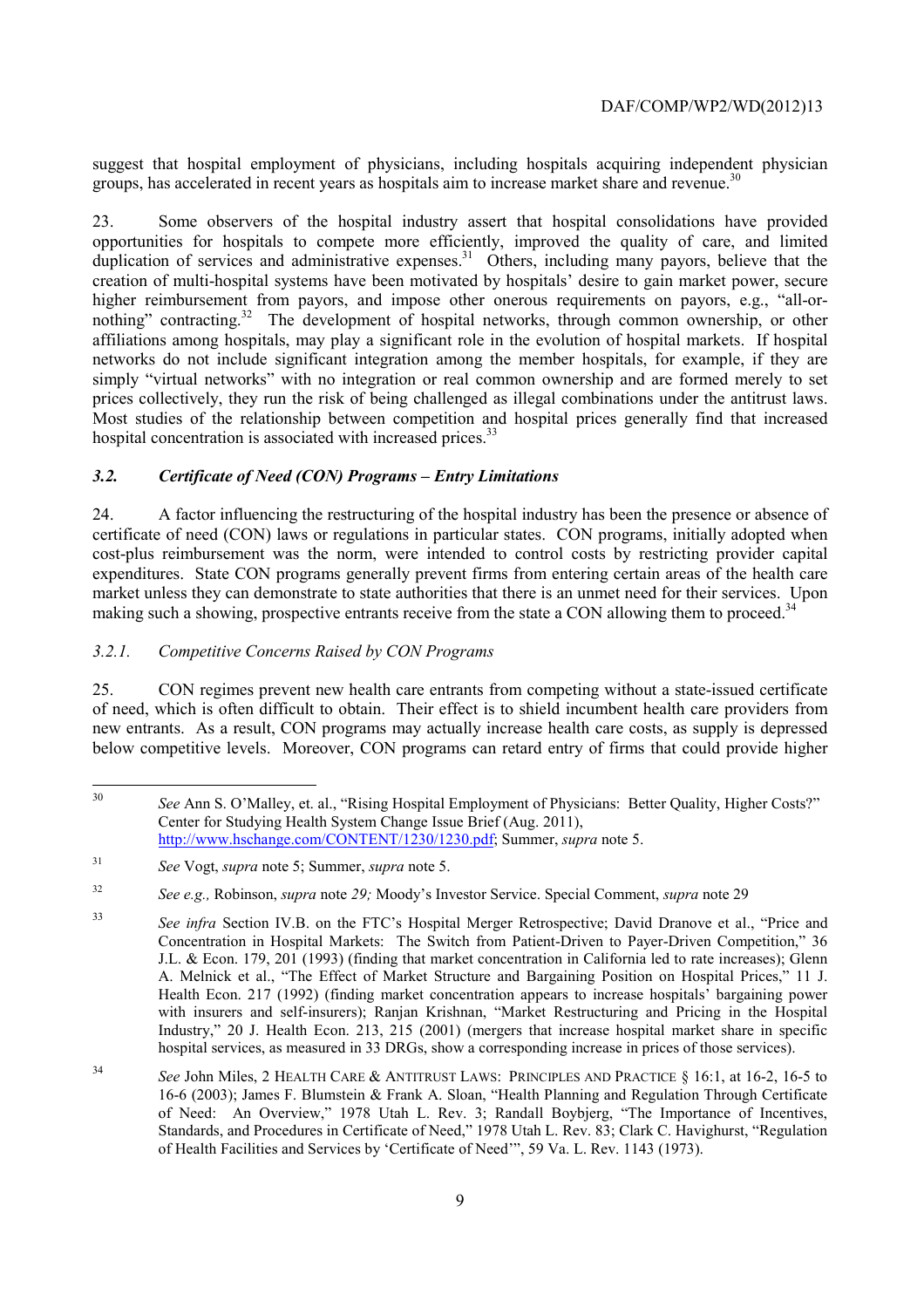quality services than the incumbents. By protecting incumbents, CON programs likewise can delay the introduction and acceptance of less costly, more innovative treatment methods. Similarly, CON programs that curtail services or facilities may force some consumers to resort to more expensive or less-desirable substitutes, thus increasing costs for patients or third-party payors. Empirical studies confirm that CON programs generally fail to control costs and can actually lead to increased prices.<sup>35</sup>

# *3.2.2. CON and Cost Control*

26. Commentators note that the reason that CON restrictions have been ineffective in controlling costs is that they do not put a stop to supposedly unnecessary expenditures but merely redirect any such expenditures into other areas.<sup>36</sup> Thus, a CON rule that restricts capital investment in new beds does nothing to prevent hospitals from adding other kinds of high-tech equipment and using it to compete for consumers.

27. Furthermore, CON programs can provide hospitals with a forum in which to engage in anticompetitive conduct. For example, in 2005, the Justice Department charged two competing West Virginia hospitals with using the state CON program as a mechanism for developing an illegal service allocation agreement, in which one hospital agreed not to offer cardiac surgery in return for the other hospital not offering cancer services.<sup>37</sup>

containing health care costs and can pose anticompetitive risks.<sup>38</sup> Therefore, the Agencies have urged 28. For all these reasons, the Agencies believe that CON programs are generally not successful in states with CON programs to reconsider whether the continuation of such programs best serves their citizens' health care needs.<sup>39</sup>

# *3.3. Development of Specialty Hospitals and Ambulatory Surgery Centers*

29. Competition in the U.S. hospital industry is impacted by specialty hospitals and ambulatory surgery centers. Specialty hospitals are facilities that provide inpatient services in a particular medical specialty such as pediatric, rehabilitation, psychiatric, cardiac and orthopedic surgery hospitals.<sup>40</sup> Single specialty hospitals ("SSHs") may compete with both inpatient and outpatient general hospital surgery

 Costs: An Economic Policy Analysis" (1988) (concluding, after empirical study of CON programs' effects on hospital costs using 1983-84 data, that strong CON programs do not lead to lower costs but may actually increase costs); Monica Noether, Federal Trade Comm'n, "Competition Among Hospitals" 82 Health Care: A Multi-Product Cost Function Analysis" (1986) (economic study finding that CON <sup>35</sup>*See* Daniel Sherman, Federal Trade Comm'n, "The Effect of State Certificate-of-Need Laws On Hospital (1987) (empirical study concluding that CON regulation led to higher prices and expenditures); Keith B. Anderson & David I. Kass, Federal Trade Comm'n, "Certificate of Need Regulation of Entry into Home regulation led to higher costs and did little to further economies of scale).

<sup>36</sup>*Improving Health Care Report* , *supra* note 1, Chapter 8, at 1-6.

<sup>37</sup> Press Release, U.S. Department of Justice, "Justice Department Requires Two West Virginia Hospitals To End Illegal Market-Allocation Agreements" (Mar. 21, 2005) http://www.usdoj.gov/atr/publis/press\_releases/2005/208209.htm.

<sup>38</sup> See e.g. Joint Statement of the Antitrust Division of the U.S. Department of Justice and the Federal Trade Commission Before the Illinois Task Force on Health Planning Reform, "Competition in Health Care and Certificates of Need," (Sept. 15, 2008) http://www.ftc.gov/os/2008/09/V080018illconlaws.pdf.

<sup>39</sup>*Id.* 

<sup>&</sup>lt;sup>40</sup> There are still relatively few SSHs. In 2003, the General Accounting Office (GAO) identified 100 existing SSHs with an additional 26 under development.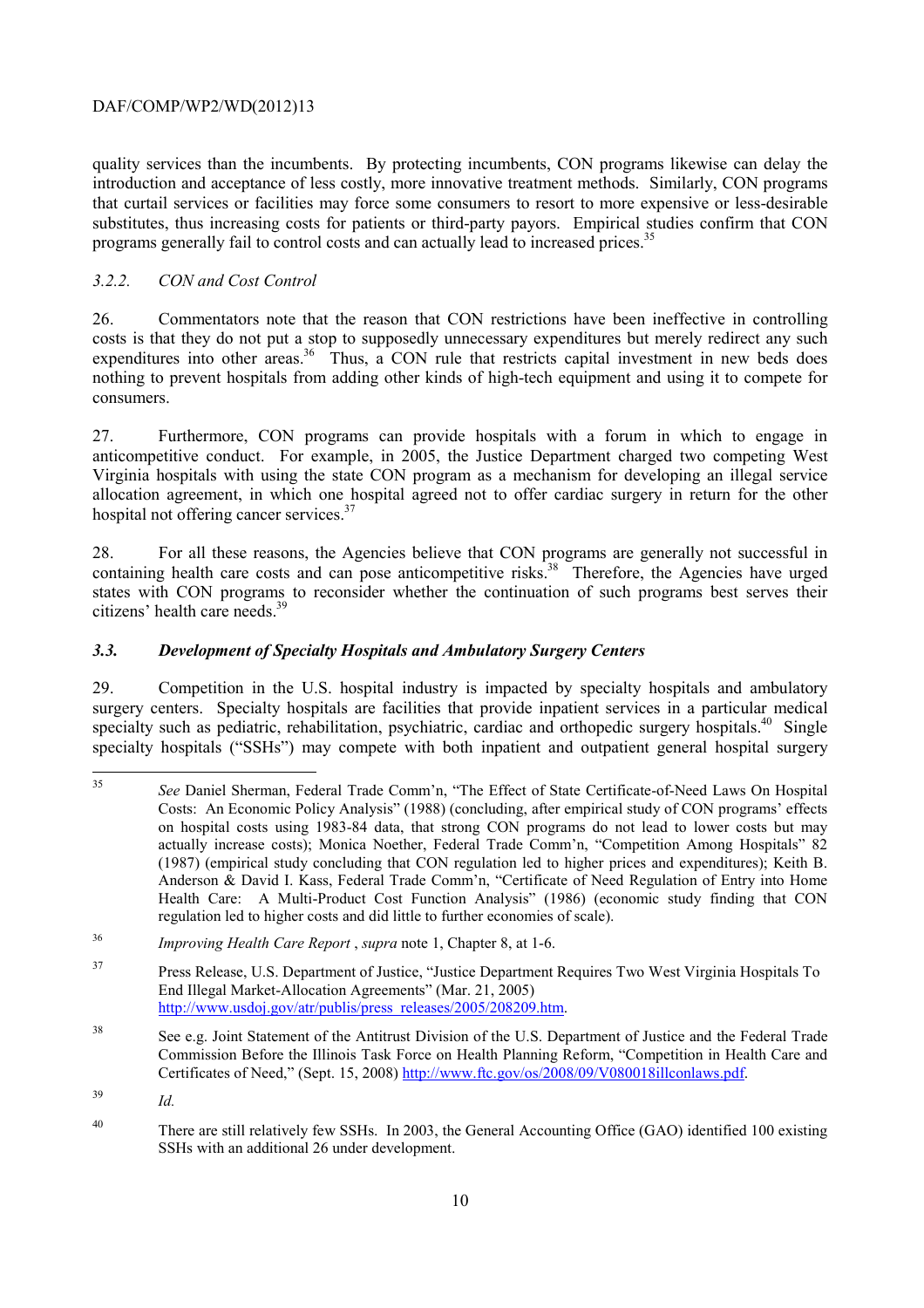departments as well as with ambulatory surgery centers. Ambulatory surgery centers (ASCs) perform surgical procedures on patients who do not require an overnight stay in the hospital. Approximately half of ASCs are single specialty facilities,<sup>41</sup> including gastroenterology, orthopedics, or ophthalmology. Many SSHs and ASCs are owned, at least in part, by physicians.

30. Observers have identified a number of market developments that have encouraged the emergence of SSHs and ASCs, including: improved technology; less tightly managed care; the willingness of providers to invest in an SSH or ASC; physicians' desire to provide better, more timely patient care; physicians looking for ways to supplement declining professional fees; and the growth of health care provider entrepreneurs.<sup>42</sup>

31. Supporters of SSHs and ASCs argue that these facilities can benefit the quality of care patients receive and help to restrain health care costs. Among the asserted benefits of SSHs are better outcomes and important disease management and clinical standards, achieved as a result of focusing on a single area of medical specialty and performing increased volumes of procedures. ASCs require less capital than SSHs, and are generally less difficult to develop because they do not require the facilities or support services needed to offer care twenty-four hours a day, seven days a week. ASCs generally do not have emergency departments, and CON regulations, if they apply at all, often are not as rigorous for ASCs.<sup>43</sup>

32. Some, however, express concerns about SSHs and ASCs. Critics of SSHs note that some SSHs do not provide emergency departments and thus avoid the higher costs of trauma treatment and indigent care.<sup>44</sup> Such critics believe this gives SSHs an unfair competitive advantage over 24-hour hospitals with emergency departments.<sup>45</sup> Other critics of SSHs and ASCs are concerned that SSHs and ASCs siphon off the most profitable procedures and patients, leaving general hospitals with less money to cross-subsidize other socially valuable, but less profitable, care.<sup>46</sup>

SSH or an ASC have an incentive to over-refer patients to those facilities to maximize their income.<sup>47</sup> The referral of Medicare beneficiaries by physician owners or investors to new physician-owned hospitals or to 33. Others concerned about SSHs and ASCs suggest that physicians with an ownership interest in an Affordable Care Act of 2010 continues to ban Medicare payments to SSHs, specifically prohibiting the existing physician-owned hospitals that have expanded their facility capacity beyond their baseline.

<sup>44</sup>*Id.* 

47 *Id.* 

 The number of ASCs has doubled in the past decade, and they currently total more than 5,000. U.S. Department of Health and Human Services, "Report to Congress: Medicare Ambulatory Surgical Center Value-Based Purchasing Implementation Plan," http://www.cms.gov/ASCPayment/downloads/C\_ASC\_RTC%202011.pdf.

<sup>42</sup>*Improving Health Care Report, supra* note 1, Chapter 3, at 17-27.

<sup>43</sup> <sup>43</sup>*Id.* 

 found that there were modest differences between the percentage of Medicare and Medicaid patients who while 72 percent of cardiac hospitals, 50 percent of women's hospitals, 39 percent of surgical hospitals, <sup>45</sup> A 2003 GAO study analyzed whether SSHs provided care to Medicare and Medicaid patients. The study received treatment at general hospitals and SSHs. U.S. General Accounting Office, GAO-04-167, "Specialty Hospitals: Geographic Locations, Services Provided and Financial Performance" (2003), http://www.gao.gov/new.items/d04167.pdg. There were larger differences in the frequency of emergency departments (ED) at SSHs and general hospitals. In particular, 92 percent of general hospitals had an ED, and 33 percent of orthopedic hospitals had an ED. *Id.* 

<sup>46</sup>*Improving Health Care Report, supra* note 1, Chapter 3, at 17-27.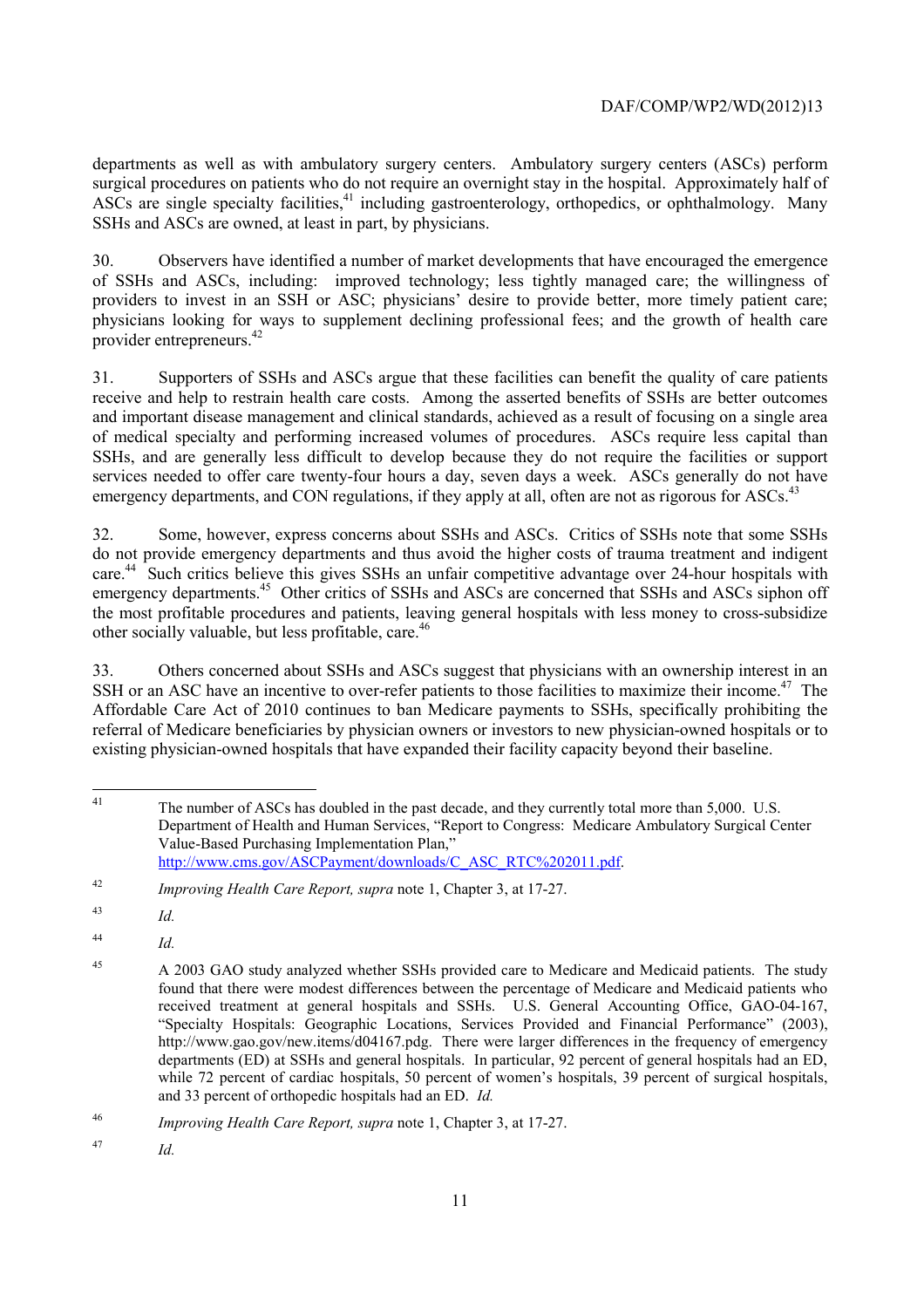# **4. Hospital Merger Analysis**

# *4.1. Overview*

34. While the Agencies have wide jurisdiction over anticompetitive conduct in the hospital industry,48 most of the cases brought by the Agencies have involved mergers. Because preservation of hospital competition is vital to health care cost containment, both Agencies maintain vigorous enforcement programs to scrutinize hospital mergers for their potential effects on competition. The Agencies have a long history of such scrutiny, which has on occasion led to their challenging particular hospital mergers. Most hospital mergers and acquisitions, however, do not present competitive concerns.

35. The Agencies analyze hospital mergers using the same analytical framework they use for other mergers, following the 2010 Horizontal Merger Guidelines ("Merger Guidelines"). The Merger Guidelines specify that "mergers should not be permitted to create, enhance, or entrench market power or to facilitate its exercise."49 In applying the Merger Guidelines to hospital mergers, particular issues have arisen with respect to the definition of product and geographical markets. In addition, some questions have been raised about whether the non-profit ownership structure of many hospitals should alter the Merger Guidelines analysis.

36. The Agencies prevailed in some early challenges to hospital mergers,<sup>50</sup> and also obtained a number of consent decrees, allowing multiple hospital mergers to proceed, subject to requirements that certain hospitals be divested.<sup>51</sup> However, in the 1990s, courts rejected the Agencies' (and state attorneys' general) attempts to prevent mergers between hospitals that the Agencies claimed would reduce competition.52 This string of losses led the FTC to launch its Hospital Merger Retrospective Project.

# *4.2. FTC Hospital Merger Retrospective Project*

37. In April 2002, the Federal Trade Commission announced the Hospital Merger Retrospective Project (HMRP), a joint Bureau of Competition/Bureau of Economics initiative to study consummated hospital mergers "to determine whether particular hospital mergers have led to higher prices."<sup>53</sup> As

 $\overline{a}$ With some minor exceptions, the Federal Trade Commission does not have jurisdiction over the conduct of nonprofit hospitals outside of merger review. The Antitrust Division is not so limited in its jurisdiction.

<sup>&</sup>lt;sup>49</sup> U.S. Dep't of Justice & Federal Trade Comm'n, Horizontal Merger Guidelines  $\frac{1}{2}$  (Aug. 2010) [hereinafter Merger Guidelines], http://www.ftc.gov/os/2010/08/100819hmg.pdf.

<sup>50</sup>*See, e.g.*, *In re Hospital Corp. of Am.*, 106 F.T.C. 361 (1985), aff'd, 807 F.2d 1381 (7th Cir. 1986); *American Med. Int'l, Inc.*, 104 F.T.C. 1 (1984), as modified by, 104 F.T.C. 617 (1984) and 107 F.T.C. 310 (1986).

<sup>51</sup> <sup>51</sup>*Columbia/HCA Healthcare Corp./Healthtrust, Inc. - The Hosp. Co.*, 120 F.T.C. 743 (1995) (consent order); *Healthtrust, Inc. - The Hosp. Co./Holy Cross Health Servs. of Utah*, 118 F.T.C. 959 (1994) (consent order); *Columbia Healthcare Corp./HCA-Hosp. Corp. of Am.*, 118 F.T.C. 8 (1994) (consent order).

 $52$  1997); *United States v. Mercy Health Servs. & Finley Tri-States Health Group, Inc.*, 902 F. Supp. 968 <sup>52</sup>*FTC v. Tenet Healthcare Corp*., 186 F.3d 1045 (8th Cir. 1999); *FTC v. Freeman Hosp*., 911 F. Supp. 1213 (W.D. Mo. June 9, 1995), *aff'd*, 69 F.3d 260 (8th Cir. 1995); *California v. Sutter Health Sys*., 84 F. Supp. 2d 1057 (N.D. Cal. 2000), *aff'd*, 217 F.3d 846 (9th Cir. 2000), *amended by* 130 F. Supp. 2d 1109 (N.D. Cal. 2001); *United States v. Long Island Jewish Med. Ctr.*, 983 F. Supp. 121, (E.D.N.Y. 1997); *FTC v. Butterworth Health Corp*., 946 F. Supp. 1285 (W.D. Mich. 2006), *aff'd per curiam*, 121 F.3d 708 (6th Cir. (N.D. Iowa 1995), *vacated as moot*, 107 F.3d 632 (8th Cir. 1997).

<sup>53 &</sup>quot;Building a Strong Foundation: The FTC Year in Review," Federal Trade Commission, April 2002, page 9, http://www.ftc.gov/os/2002/04/ftcyearreview.pdf.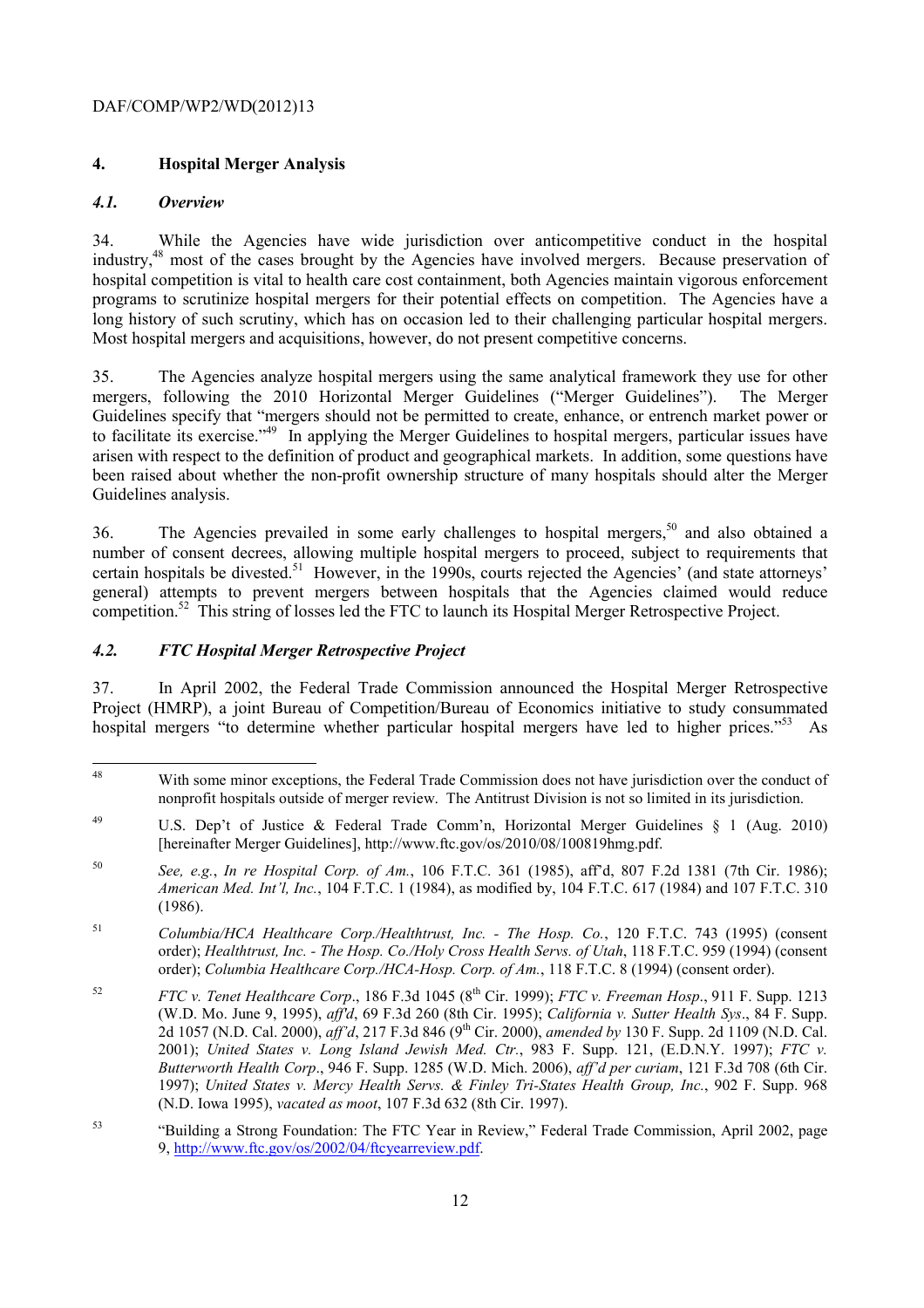ultimate determination that the acquisition was anti-competitive**.** The results of all four retrospective described by then-FTC Chairman Timothy Muris in a speech given in the Fall of 2002, the HMRP had two objectives: to allow the Commission to "consider bringing enforcement actions against consummated, anticompetitive hospital mergers<sup>"54</sup> and "to update [the Commission's] prior assumptions about the consequences of particular transactions and the nature of competitive forces in health care."<sup>55</sup> Four consummated hospital mergers were selected for intensive study: the 1998 acquisition of Cape Fear Memorial Hospital by New Hanover Regional Medical Center in Wilmington, North Carolina (New Hanover/Cape Fear); Sutter Health's 1999 acquisition of Summit Medical Center, which combined Summit in Oakland, California with Sutter's Alta Bates Medical Center in Berkeley, California (Summit/Alta Bates); Evanston Northwestern Healthcare's 2000 purchase of Highland Park Hospital in the North Shore suburbs of Chicago (Evanston/Highland Park); and the 2000 merger of Victory Memorial Hospital and Provena St. Therese Medical Center in Waukegan, Illinois (Victory/St. Therese). As discussed below, the Evanston/Highland Park retrospective led to an administrative challenge and the studies were published in early  $2011^{56}$ 

enforcement.<sup>57</sup> First, the HMRP illustrated that the methods used by the courts to define geographic hospitals in the area (i.e., the outflows are low), then the area is an EH market. The thresholds used by the courts to define flows that are sufficiently small range from 10 to 25 percent. If either the inflows or outflows exceed the threshold, the market is expanded (usually by adding adjacent zip codes) and the inflows and outflows are recalculated until an area is obtained with inflows and outflows both below the 38. The HMRP led to three important insights about the nature of hospital competition and the competitive effects of hospital mergers that have influenced the Commission's recent hospital antitrust markets in past hospital merger challenges can lead to markets that are overly broad, mistakenly implying that some anticompetitive hospital mergers are innocuous. In the hospital merger challenges of the 1980s and 1990s, courts relied on the Elzinga-Hogarty (EH) test to establish the boundaries of hospital geographic markets. The EH test posits that a relevant antitrust geographic market can be defined as an area for which the product flows into and out of the area are sufficiently small. In the context of hospital mergers, the first step of implementing the EH test is to designate a circle or group of zip codes that contain both of the merging hospitals. If most of the patients treated at the hospitals in this area also reside in this area (i.e., the inflows are small) and most of the patients residing in this area seek treatment at threshold.

39. Some economists have long argued that the use of the EH test in hospital merger cases is inappropriate and leads to geographic markets that are too broad, especially in and around urban areas where the inflows are typically large, as rural and suburban patients seek care at the larger hospitals in the

 $\overline{a}$ 

<sup>54</sup>*Id.* at 9.

<sup>55</sup> 55 "Everything Old is New Again: Health Care and Competition in the 21st Century," prepared remarks of Chairman Timothy Muris before the  $7<sup>th</sup>$  Annual Competition in Health Care Forum, Chicago, IL, (Nov. 7, 2002), pages 19-20, [hereinafter Muris remarks] http://www.ftc.gov/speeches/muris/murishealthcarespeech0211.pdf.

 (2011); Aileen Thompson, "The Effect of Hospital Mergers on Inpatient Prices: A Case Study of the New 56 Deborah Haas-Wilson and Christopher Garmon, "Hospital Mergers and Competitive Effects: Two Retrospective Analyses," 18 Int'l J. of the Econ. of Bus. 17 (2011); Steven Tenn, "The Price Effects of Hospital Mergers: A Case-Study of the Sutter-Summit Transaction," 18 Int'l J. of the Econ. of Bus. 65 Hanover-Cape Fear Transaction," 18 Int'l J. of the Econ. of Bus. 91-101 (2011).

<sup>57</sup> 57 Orley Ashenfelter, et. al., "Retrospective Analysis of Hospital Mergers," 18 Int'l J. of the Econ. of Bus. 5  $(2011).$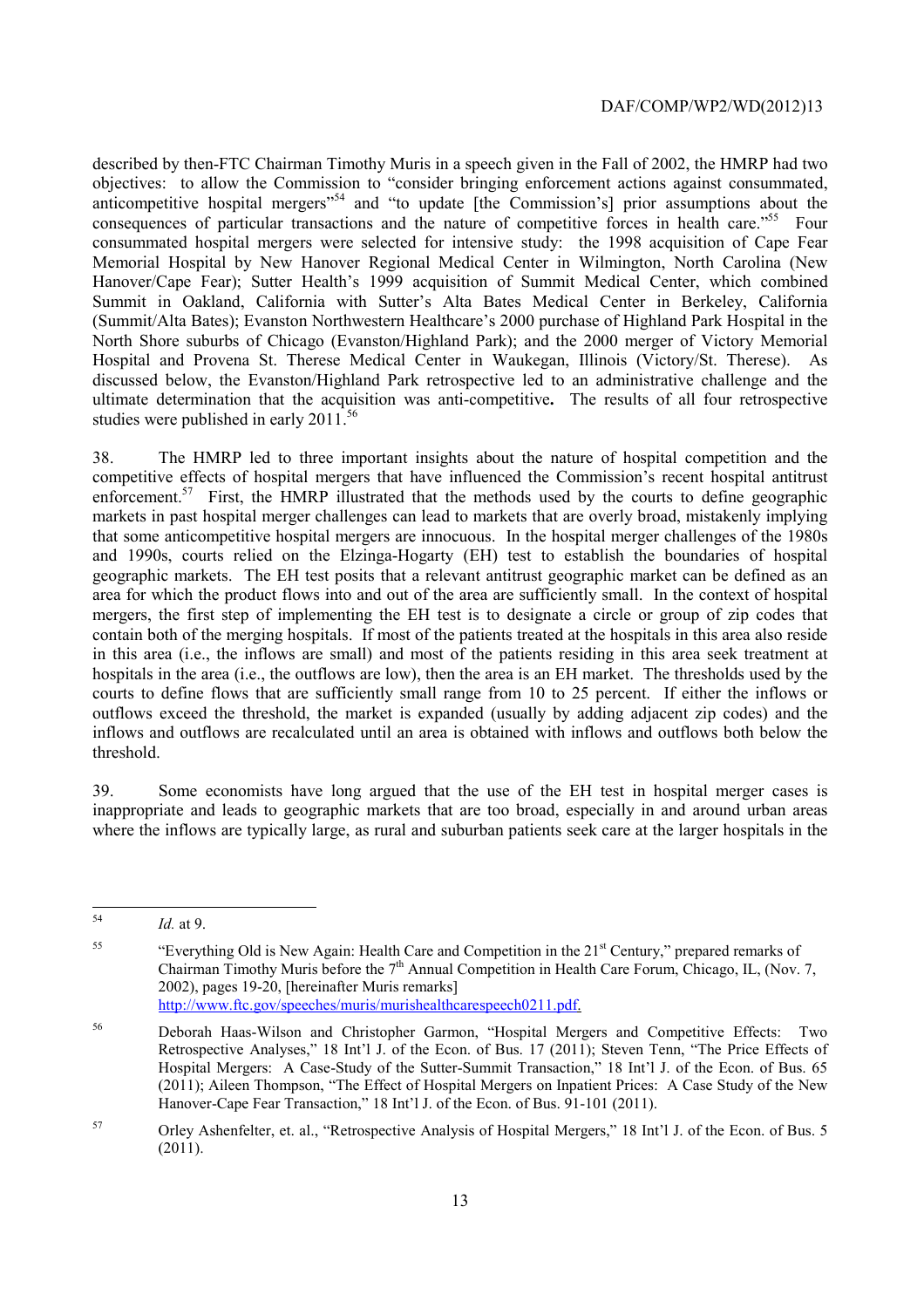of any comparable hospital in California, indicating this transaction may have been anticompetitive."<sup>60</sup> and Highland Park Hospital led to large and statistically significant post-merger price increases."<sup>62</sup> Had city.58 Courts using the EH test in hospital merger cases have, in some cases, defined geographic markets that are over 100 miles in diameter.59 However, before the HMRP, there was little empirical evidence to support the claim that the EH test results in markets that are too broad. The Summit/Alta Bates retrospective found that the post-merger price increase at Summit Medical Center "was among the largest Employing the EH test in this case, the court ruled that the relevant geographic market was the entire San Francisco-Oakland metropolitan statistical area (MSA), implying that there would be sufficient postmerger competition and little risk of a post-merger price increase.<sup>61</sup> The Evanston/Highland Park retrospective found that "relative to other [control] hospitals, the merger between Evanston Northwestern the EH test been applied in this case, it likely would have resulted in a geographic market of the entire Chicago MSA, implying little risk of a post-merger price increase.<sup>63</sup> Thus, the HMRP provided examples of hospital mergers in urban and suburban areas that led to significant post-merger price increases, contradicting the predictions of analyses based on EH-based market definitions. In the Evanston/Highland Park case, the Commission rejected the use of the EH test to define the relevant geographic market.<sup>64</sup>

40. Second, the HMRP illustrated that non-profit hospitals do not necessarily abstain from exercising market power gained from a merger. The significance of a hospital's institutional form (non-profit versus for-profit) to competition analysis has been a long-disputed issue in hospital merger cases. In antitrust merger analysis the relevant question is not whether non-profit hospitals behave in a manner indistinguishable from for-profit institutions, but whether they would use merger-created market power in ways harmful to consumers. Some courts and analysts have taken the position that even if nonprofit hospitals achieve market power through merger, their long-term public interest missions will prevent them from raising prices above competitive levels. In the Butterworth and Carilion hospital merger challenges,<sup>65</sup> the courts took this position and ruled for the defendants in both cases due at least in part to the hospitals' nonprofit designations. These courts found that because of their non-profit designations, and their boards made up of community leaders, the merged hospitals would not pass on supracompetitive price increases to consumers even if the merger resulted in market power for the combined hospitals. In the HMRP, the Summit/Alta Bates and Evanston/Highland Park transactions both involved non-profit hospitals. The evidence gathered there of large price increases after both transactions dispelled the notion that merged non-profit hospitals necessarily refrain from exercising their market power. In this way, the HMRP

 $\overline{a}$ 

<sup>58</sup> Cory S. Capps, et. al., "Antitrust Policy and Hospital Mergers: Recommendations for a New Approach," The Antitrust Bulletin*,* 677 (Winter 2002); Gregory J. Werden, "The Limited Relevance of Patient Migration Data in Market Delineation for Hospital Merger Cases," 8 J. Health Econ. 363 (1989).

<sup>59</sup>*United States v. Carilion Health Systems*, 707 F. Supp. 840 (W.D. Va. 1989), *aff'd*, 892 F.2d 1042 (4th Cir.).

<sup>60</sup> Tenn, *supra* note 56.

<sup>61</sup>*California v. Sutter Health Sys.*, 130 F. Supp. at 1109 (N.D. Cal. 2001).

<sup>62</sup> 62 Haas-Wilson and Garmon, *supra* note 56.

<sup>63</sup> In Evanston, the Commission rejected the Elzinga-Hogarty test for use in geographic market definition. *In the Matter of Evanston Northwestern Healthcare Corp*., Dkt. No. 9315 (Opinion of the Commission Aug. 2007) [hereinafter Evanston Opinion] at 77.

<sup>64</sup>*Id.* 

<sup>65</sup>*See Butterworth Health Corp.*, 946 F. Supp. at 1302; *Carilion Health Sys.*, 707 F. Supp. at 849.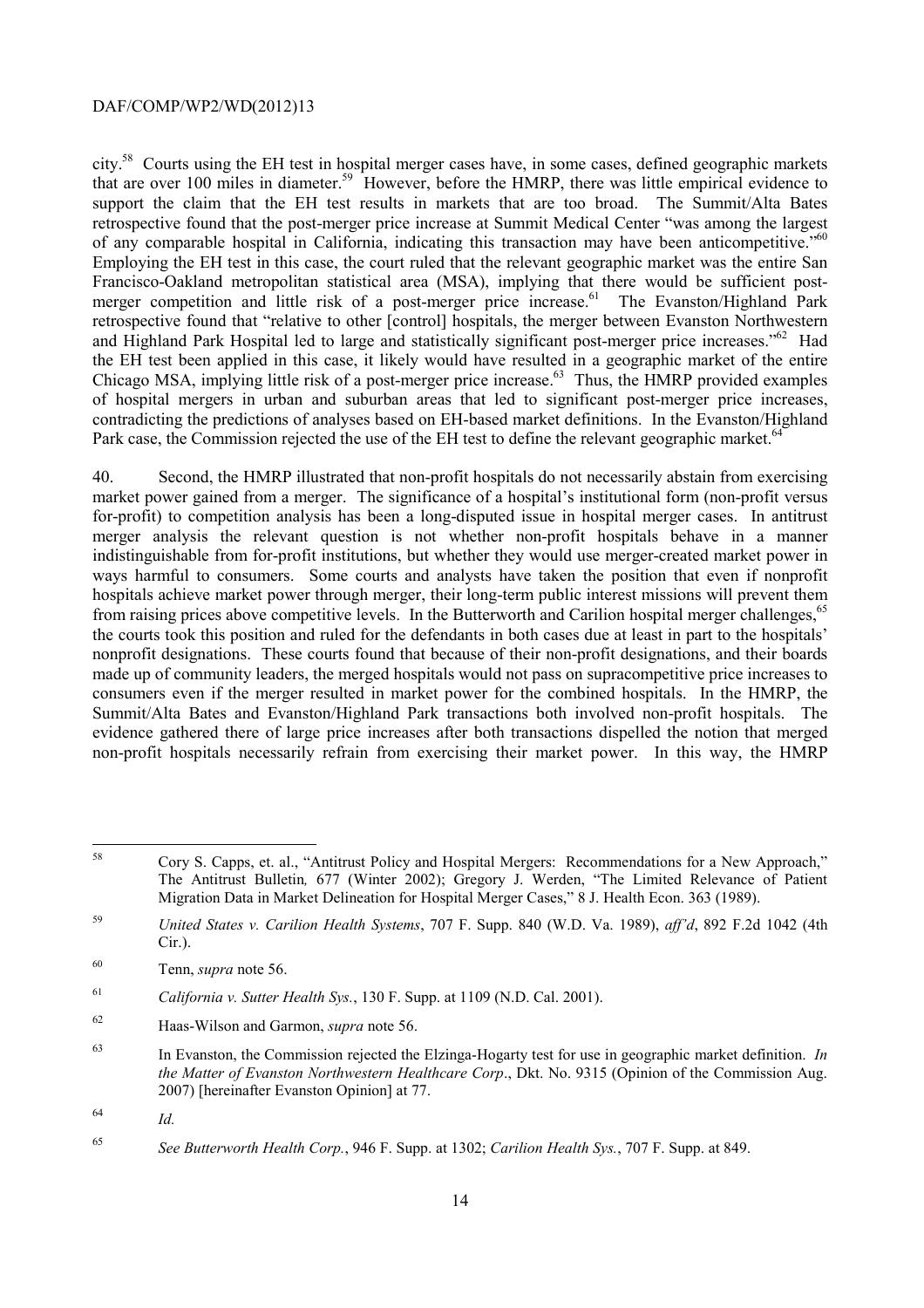supplemented a growing literature that has established that for-profit and non-profit hospitals respond to competitive forces in a similar fashion.<sup>66</sup>

diversion analysis to determine which hospitals were close substitutes. One can also use the choice 41. Third, the HMRP highlighted that hospital markets and hospital merger effects are complex, requiring a flexible approach to merger enforcement and analytic tools specifically designed for hospital markets. In all of the retrospectives, the estimated post-merger price changes varied across payers, with some receiving large price increases, while others received moderate price increases or even price decreases. In some cases, mergers of closely competing hospitals in relatively isolated geographic areas (e.g., Victory/St. Therese and New Hanover/Cape Fear) resulted in a mixture of price increases and decreases, while mergers between closely competing hospitals in urban and suburban areas (Summit/Alta Bates and Evanston/Highland Park) resulted in significant price increases across most payers. This has led to the development of new tools to analyze hospital mergers that are theoretically based and capture the complexity of hospital markets and the differentiation across hospitals and payers.<sup>67</sup> For example, one tool that has been used in recent hospital merger investigations is discrete choice modeling. Using hospital discharge data, one can model patient choices as a function of hospital characteristics (e.g., bed size, teaching intensity), patient characteristics (e.g., age, gender, diagnosis), and characteristics specific to the patient-hospital pairing (e.g., the travel time between the patient's residence and the hospital). From these estimates, one can derive a number of statistics that are useful for the analysis of merger effects. For example, one can use the estimated choice probabilities from the model to calculate hypothetical diversion ratios between hospitals to assess whether the hospitals are close competitors. As discussed below, the FTC's Administrative Law Judge in *FTC v. ProMedica Health System* recently relied, at least in part, on model's estimates to calculate each payer's "Willingness-to-Pay" for each hospital system and other statistics (e.g., patient-weighted Herfindahl-Hirschman Index) that can be used to estimate the effects of hospital mergers.

#### *4.3. A Summary of the Agencies' Recent Hospital Merger Challenges*

clinics.<sup>69</sup> Three cases filed in 2011 are ongoing.<sup>70</sup> In this section, we highlight the Evanston/Highland 42. A goal of the FTC's HMRP, as discussed above, was to develop new strategies for litigating hospital merger cases.<sup>68</sup> After a string of losses in the 1990s, the FTC has had recent success in hospital merger litigation with a successful challenge to the consummated Evanston/Highland Park merger, an abandoned transaction, and a successful challenge to a consummated acquisition of outpatient medical Park case and two of the ongoing cases to illustrate the FTC's use of lessons learned in the HMRP.

<sup>66</sup> David Dranove and Richard Ludwick, "Competition and Pricing by Nonprofit Hospitals: A Reassessment of Lynk's Analysis," 18 J. Health Econ., 87 (1999); Michael Vita and Seth Sacher, "The Competitive Effects of Not-For-Profit Hospital Mergers: A Case Study," 49 J. of Indus. Econ. 63 (2001).

<sup>67</sup> Joseph Farrell, et. al., "Economics at the FTC: Hospital Mergers, Authorized Generic Drugs, and Consumer Credit Markets," 39 Rev. of Indus. Org. 271 (2011).

<sup>68</sup> Muris remarks, *supra* note 55.

Virginia, resulting in higher prices, and patients would also lose the benefits of non-price competition. Virginia, resulting in higher prices, and patients would also lose the benefits of non-price competition. Facing the prospect of an administrative trial, the parties abandoned the transaction. *See* FTC Press William challenging Carilion Clinic's 2008 acquisition of an outpatient imaging center and an outpatient surgical 69 In 2008, the Commission challenged a proposed acquisition of Prince William Health System by Inova Health System Foundation, both located in Northern Virginia. The agency alleged that, if consummated, the acquisition would reduce competition for general acute care inpatient hospital services in Northern Release, "FTC Approves Order Dismissing Administrative Complaint Against Inova Health System<br>Foundation and Prince William Health System, Inc.." (Jun. 17. 2008) Foundation and Prince William Health System, Inc.," (Jun. 17, 2008) http://www.ftc.gov/opa/2008/06/inovafyi.shtm. In July 2009, the FTC issued an administrative complaint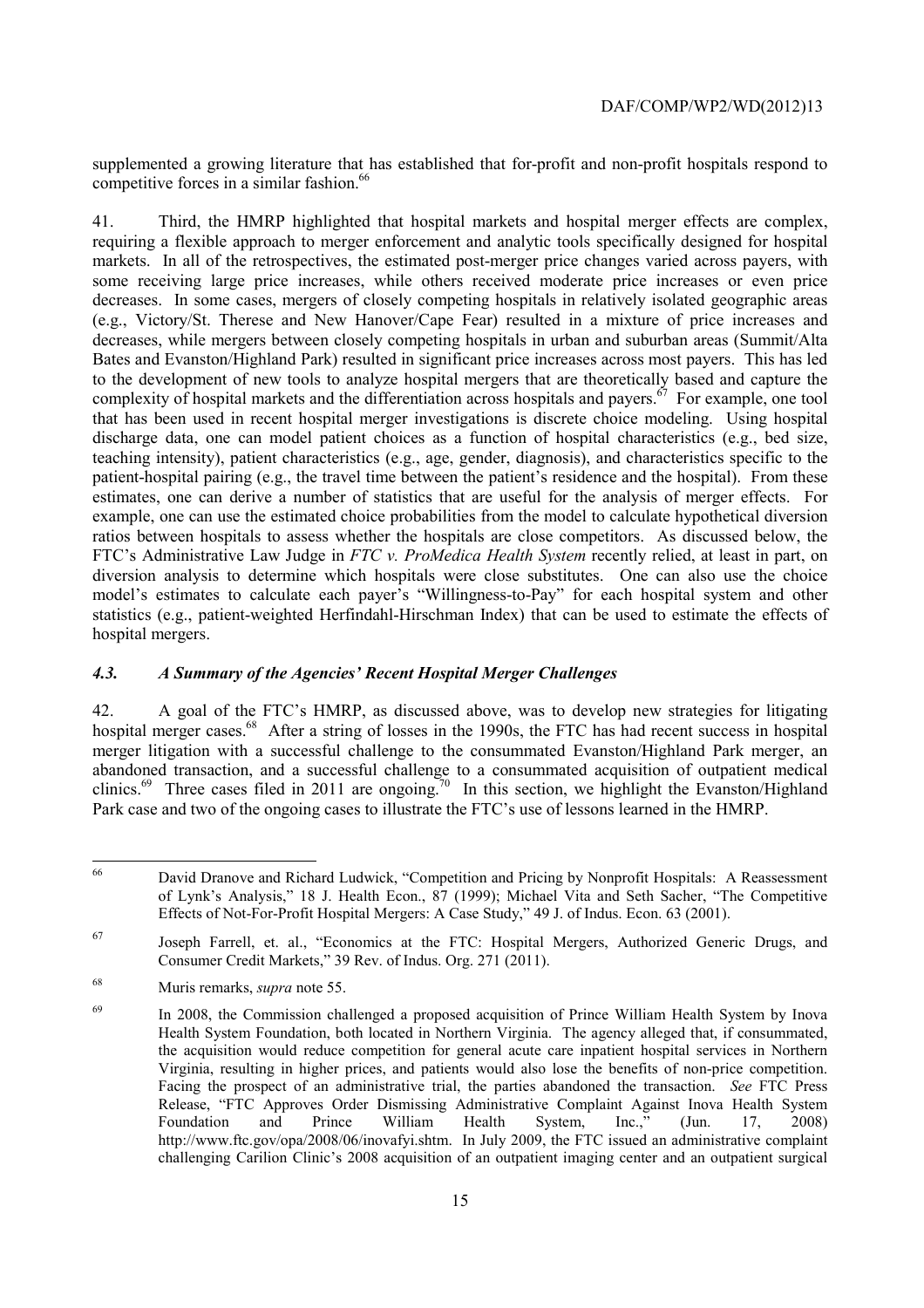#### *4.3.1. Evanston Northwestern Healthcare Corporation: Product and Geographic Market Definition, Anticompetitive Effects, Lack of Efficiencies, and Non-profit Status*

("Highland Park").<sup>71</sup> Evanston and Highland Park are located in suburbs north of Chicago, Illinois. The ĺ 43. The first case filed as a result of the HMRP was against a consummated hospital merger in the Chicago suburbs. In 2004, the FTC issued an administrative complaint challenging Evanston Northwestern Healthcare Corporation's ("Evanston") 2000 acquisition of Highland Park Hospital FTC alleged that the consummated acquisition eliminated significant competition between the hospitals and allowed Evanston to exercise market power against health care insurance companies and raise prices at least 9 to 10 percent, to the detriment of consumers.<sup>72</sup> Given that the merger was consummated four years before the Commission brought its complaint, agency staff and its experts were able to gather significant evidence about what happened after the merger.<sup>73</sup> After a trial before an agency administrative law judge and an appeal to the full Commission, the Commission found that the merger violated the Clayton Act and "enabled the merged firm to exercise market power"74 and raise prices.

44. In Evanston, the complaint alleged and the Commission held that the relevant product market was "acute inpatient hospital services."<sup>75</sup> The Merger Guidelines provide the framework for defining the relevant product market for hospital services. In hospital merger cases, the product market typically has been defined as a broad group of medical and surgical diagnostic and treatment services for acute medical conditions where the patient must remain in a health care facility for at least 24 hours for recovery or observation.76 (In some cases, however, a smaller product market may be alleged, such as the provision of inpatient services for a particular specialty.<sup>77</sup>) The broad grouping generally makes sense because, from the perspectives of payors and patients, inpatient services are complementary and bundled. Even if inpatient hospital prices are increased, patients and payors cannot separate and outsource nursing care, diagnostic tests, and room and board from the other treatments provided as part of a hospital stay.

 determined the relevant geographic market without using the EH test. The Commission noted that 45. Based on lessons learned in the HMRP, as discussed above, the Commission in the Evanston case according to the Merger Guidelines "the relevant geographic market is a region in which a hypothetical

center in Roanoke, Virginia. Before trial, Carilion agreed to divest both facilities to resolve the FTC's concerns. *See* FTC Press Release, "Commission Order Restores Competition Eliminated by Carilion Clinic's Acquisition of Two Outpatient Clinics," (Oct. 7, 2009) http://www.ftc.gov/opa/2009/10/carilion.shtm.

- 70 <sup>70</sup>*In the Matter of ProMedica Health Sys., Inc.*, Dkt. No. 9346 (Administrative Complaint Jan. 6, 2011) [hereinafter ProMedica Complaint]; *In the Matter of Phoebe Putney Health System, Inc*., Dkt. No. 9348 (Administrative Complaint Apr. 20, 2011) [hereinafter Phoebe Putney Complaint]; the third ongoing case is the FTC's challenge to a hospital merger in Rockford, IL: *In the Matter of OSF Healthcare Sys.*, Dkt. No. 9349 (Administrative Complaint Nov. 18, 2011) (the related federal case is *FTC v. OSF Healthcare Sys.*, No.11-cv-50344 (Nov. 18, 2001), http://www.ftc.gov/os/caselist/1110102/111118rockfordcmpt.pdf).
- 71 <sup>71</sup>*In the Matter of Evanston Northwestern Healthcare Corp*., Dkt. No. 9315 (Complaint Feb. 10, 2004).
- 72 72 Evanston Opinion, *supra* note 63, at 78.
- <sup>73</sup>*See* Haas-Wilson and Garmon, *supra* note 56.
- 74 Evanston Opinion, *supra* note 63, at 5.
- <sup>75</sup>*Id.* at 57.

-

- 76 as a group of general acute care hospital services. *American Med. Int'l*, 104 F.T.C. 1, 107 (1984); *In re*  76 In *American Med. Int'l, Inc.* and *Hospital Corp. of America*, the FTC defined the relevant product market *Hospital Corp. of Am*., 106 F.T.C. 361 (1985), aff'd, 807 F.2d 1381 (7th Cir. 1986).
- 77 77 ProMedica Complaint, *supra* note 70, at ¶ 12 (alleging a market for "inpatient obstetrical services").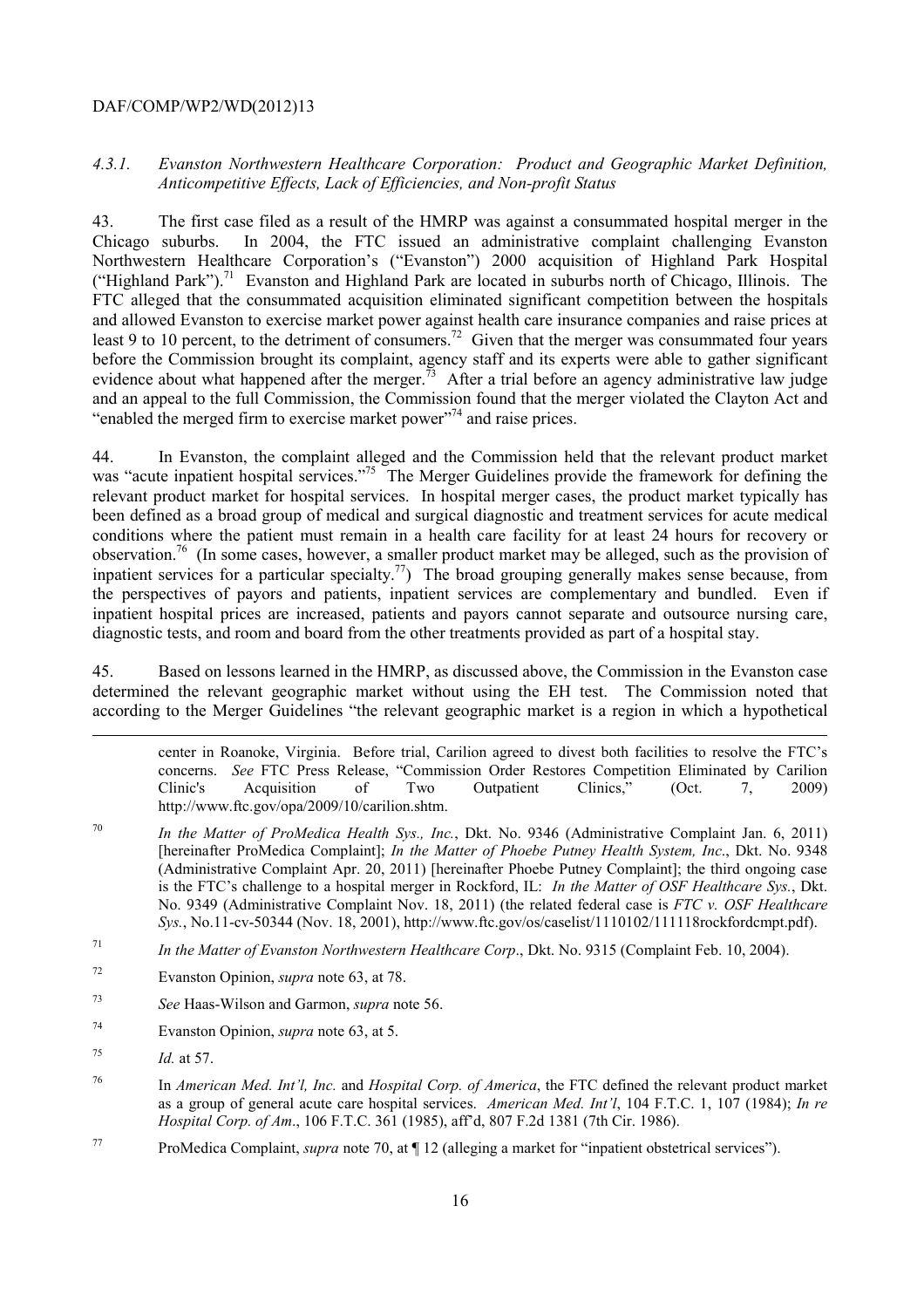area. The Commission also explicitly rejected the EH test for use in geographic market definition.<sup>80</sup> monopolist could 'profitably impose at lease a small but significant and nontransitory increase in price  $[("SSNIP")]$ , holding constant the terms of sale for all products produced elsewhere."<sup>78'</sup> After finding that the merger enabled Evanston to raise prices by an amount at least equal to a SSNIP, the Commission concluded that the relevant geographic market was "the geographic triangle in which the three [Evanston Northwestern Healthcare] hospitals are located"<sup>79</sup> and not a larger portion of the Chicago metropolitan

court's or the agencies' decision about the likelihood of the merger being anticompetitive.<sup>82</sup> In Evanston, 46. Merging hospitals often claim that their merger will produce significant efficiencies. Claimed efficiencies often include improved quality of care, avoidance of capital expenditures, consolidation of management and operational support jobs, consolidation of specific services to one location (e.g., all cardiac care at Hospital A and all cancer treatment at Hospital B), and reduction of operational costs, such as purchasing and accounting costs.<sup>81</sup> Such efficiencies, if substantiated, are considered and can affect the the defendants argued that the merger produced efficiencies and other competitive benefits that outweighed the harm to competition. Specifically, the merged hospital claimed that the merger resulted in quality of care improvements.<sup>83</sup> The Commission, however, held that the post-merger improvements and expansions of service could and likely would have been made without a merger.<sup>84</sup> The Commission also found that Evanston provided "little verifiable evidence that the changes it made at Highland Park improved quality of care.<sup>85</sup> At trial, the FTC's expert presented results of a retrospective analysis of quality of care resulting from the Evanston/Highland Park merger. This analysis found little evidence that the merger

<sup>78</sup> Evanston Opinion, *supra* note 63, at 57, citing FTC & DOJ Horizontal Merger Guidelines (1992 rev.) at § 1.21.

<sup>79</sup> 79 Evanston Opinion, *supra* note 63, at 78.

<sup>80</sup>*Id.* at 77.

 consumers a specified amount of money from claimed efficiencies. *See Long Island Jewish Med. Ctr*., 983 decrees with merging hospitals that provided for some type of community commitment. *See, e.g.*, (discussing what happened after one community commitment expired). Community commitments represent a regulatory approach to what is, at bottom, a structural market problem – and that problem will <sup>81</sup> In several merger cases, hospitals have signed "community commitments" or agreements with state attorneys general, promising not to raise prices for a specified period of time or promising to pass on to F. Supp. at 149; *Butterworth Health Corp.*, 946 F. Supp. at 1302. Other states also have entered into *Wisconsin v. Kenosha Hosp. & Med. Ctr*., 1997-1 Trade Cas. (CCH) ¶ 71,669 (E.D. Wis. 1996) (consent decree); *Pennsylvania v. Capital Health Sys*., 1995-2 Trade Cas. (CCH) ¶ 71,205 (M.D. Pa. 1995) (consent decree) (court ordered merged hospitals to pass at least 80 percent of the net cost savings to consumers); *Pennsylvania v. Providence Health Sys*., 1994-1 Trade Cas. (CCH) ¶ 70,603 (M.D. Pa. 1994) (consent decree). Some state attorneys general have signed these agreements in an attempt to translate claimed merger-induced cost savings into actual price reductions to consumers. Community commitments are temporary and do not solve the underlying competitive problem when a hospital merger has increased the likelihood that market power will be exercised. *See Healthcare and Competition Law and Policy Hearings*, March 28, 2003 at 78:16-80:10, http://www.ftc.gov/ogc/healthcarehearings/030328trans.pdf remain after the commitment has expired. Therefore, the Agencies do not endorse community commitments as an effective resolution to likely anticompetitive effects from a hospital (or any other) merger.

<sup>82</sup>*See* Merger Guidelines, *supra* note 49, at Section 10.

<sup>83</sup>*In the Matter of Evanston Northwestern Healthcare Corp*., Dkt. No. 9315, Pretrial Brief of Respondent Evanston Northwestern Healthcare (Jan. 27, 2005) at 31-32.

<sup>84</sup> Evanston Opinion, *supra* note 63, at 83.

<sup>85</sup>*Id.* at 84.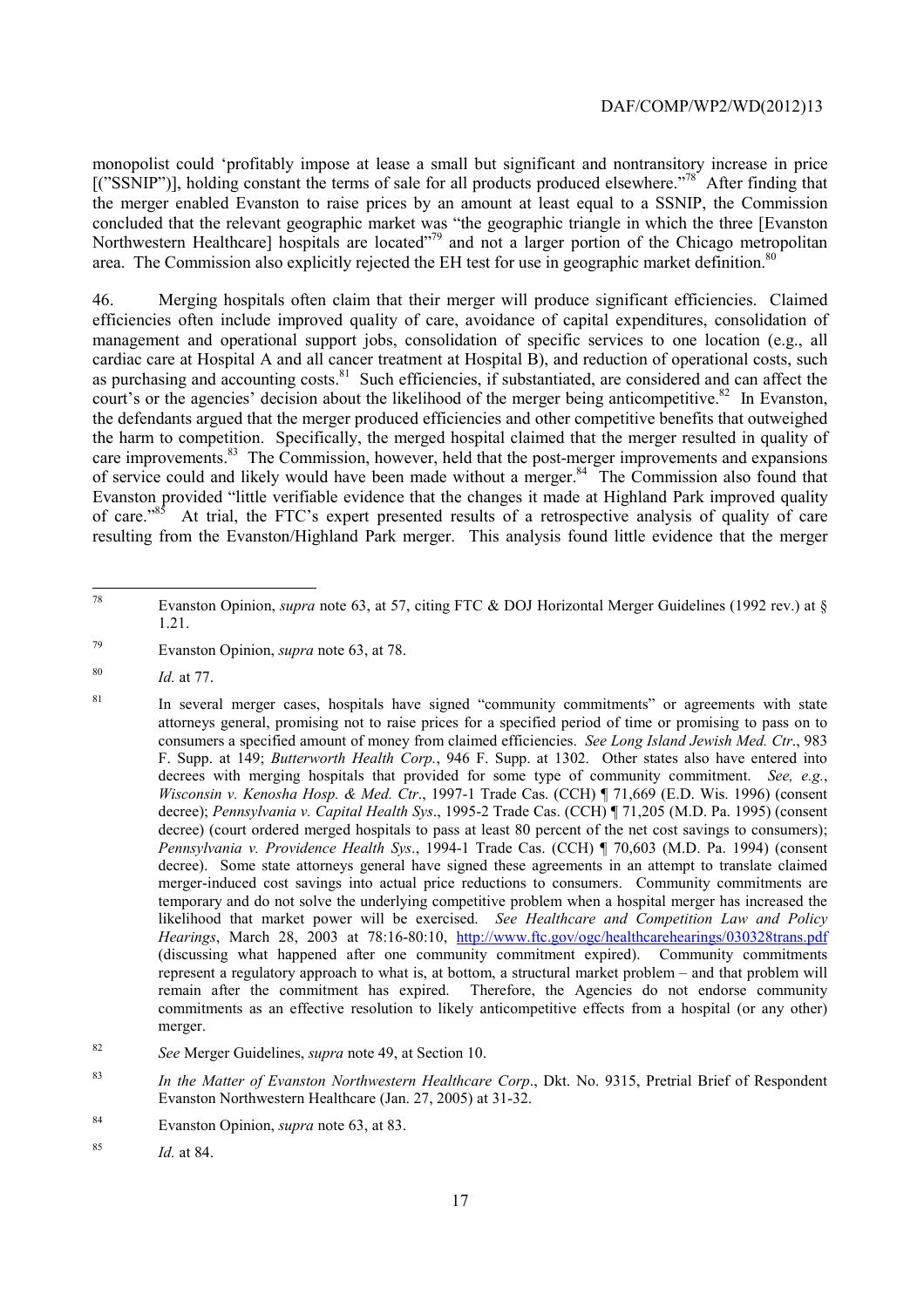improved quality.<sup>86</sup> Thus, the Commission held that any quality of care improvements or other efficiencies resulting from the merger did not offset the showing of competitive harm (price increases).  $87$ 

47. The FTC's case against Evanston also demonstrates that, based on the lessons learned in the HMRP, the agency will not hesitate to challenge an acquisition by a non-profit hospital if the Commission has reason to believe the acquisition will be anticompetitive. In Evanston, the merged hospital system argued that its status as a not-for-profit greatly reduced the potential for anticompetitive harm. Both the ALJ and the Commission rejected this argument, with the Commission holding that "the totality of the record shows that [Evanston's] non-profit status did not affect its efforts to raise prices after the merger, and we readily agree with the ALJ that [Evanston's] status as a nonprofit entity does not suffice to rebut complaint counsel's evidence of anticompetitive effects."<sup>88</sup>

## *4.3.2. ProMedica: Flexible Approach to Merger Effects Analysis*

48. The FTC's case against ProMedica Health System ("ProMedica") demonstrates how the agency is utilizing the insight gained through the HMRP that hospital merger effects are complex, requiring a flexible approach to merger enforcement and analytic tools specifically designed for hospital markets. In January 2011, the FTC challenged the consummated acquisition by ProMedica of St. Luke's Hospital, both of which are located in Lucas County (Toledo), Ohio.<sup>89</sup> The FTC charged that the merger of ProMedica and St. Luke's would substantially lessen competition, and the motivation for the acquisition was "to gain enhanced bargaining leverage with health plans and the ability to raise prices for services."<sup>90</sup> A federal district court granted a preliminary injunction in March 2011 stopping further integration of the hospitals,  $91$ and in December 2011, the FTC's Administrative Law Judge ruled that ProMedica's acquisition of St. Luke's Hospital was anticompetitive and ordered that ProMedica divest St. Luke's.<sup>92</sup> The ALJ's Initial Decision has been appealed to the full Commission, which is entitled to de novo review.

49. In ProMedica, the ALJ recognized the interaction and effect of competitive dynamics in several levels of the market for hospital services, which work to promote efficiencies and restraints on prices, as discussed above in Section  $\Pi B$ <sup>93</sup> Specifically, the ALJ found that managed care plans "compete with one

87 Evanston Opinion, *supra* note 63, at 85.

 $\overline{a}$ 

<sup>86</sup>*See* Patrick S. Romano and David J. Balan, "A Retrospective Analysis of the Clinical Quality Effects of the Acquisition of Highland Park Hospital by Evanston Northwestern Healthcare," 18 Int'l J. of the Econ. of Bus. 45 (2011).

<sup>88</sup> <sup>88</sup>*Id.* at 85.

 St. Luke's. After investigation, the FTC filed a lawsuit in federal court to preserve the hold separate <sup>89</sup> Prior to the acquisition and during the pendency of the FTC's investigation, ProMedica entered into a voluntary hold separate agreement with the FTC that restricted ProMedica from making certain changes to agreement and enjoin further consolidation while conducting a full trial through its administrative law process.

<sup>90</sup> ProMedica Complaint, *supra* note 70, at ¶ 1.

<sup>91</sup>*See Federal Trade Comm'n v. ProMedica Health Sys.*, Case No. 3:11CV47 (N.D. Ohio Mar. 29, 2011) (Findings of Fact & Conclusions of Law), http://www.ftc.gov/os/caselist/1010167/110329promedicafindings.pdf.

<sup>92</sup>*In the Matter of ProMedica Health Sys., Inc.*, Dkt. No. 9346 (Initial Decision Dec. 5, 2011) [hereinafter ProMedica Initial Decision].

<sup>&</sup>lt;sup>93</sup> While the federal judge in the U.S. District Court for the Northern District of Ohio reached many of the same conclusions in ordering a preliminary injunction in this matter, this paper focuses on the analysis of the FTC ALJ's Initial Decision, which was reached after a full administrative trial.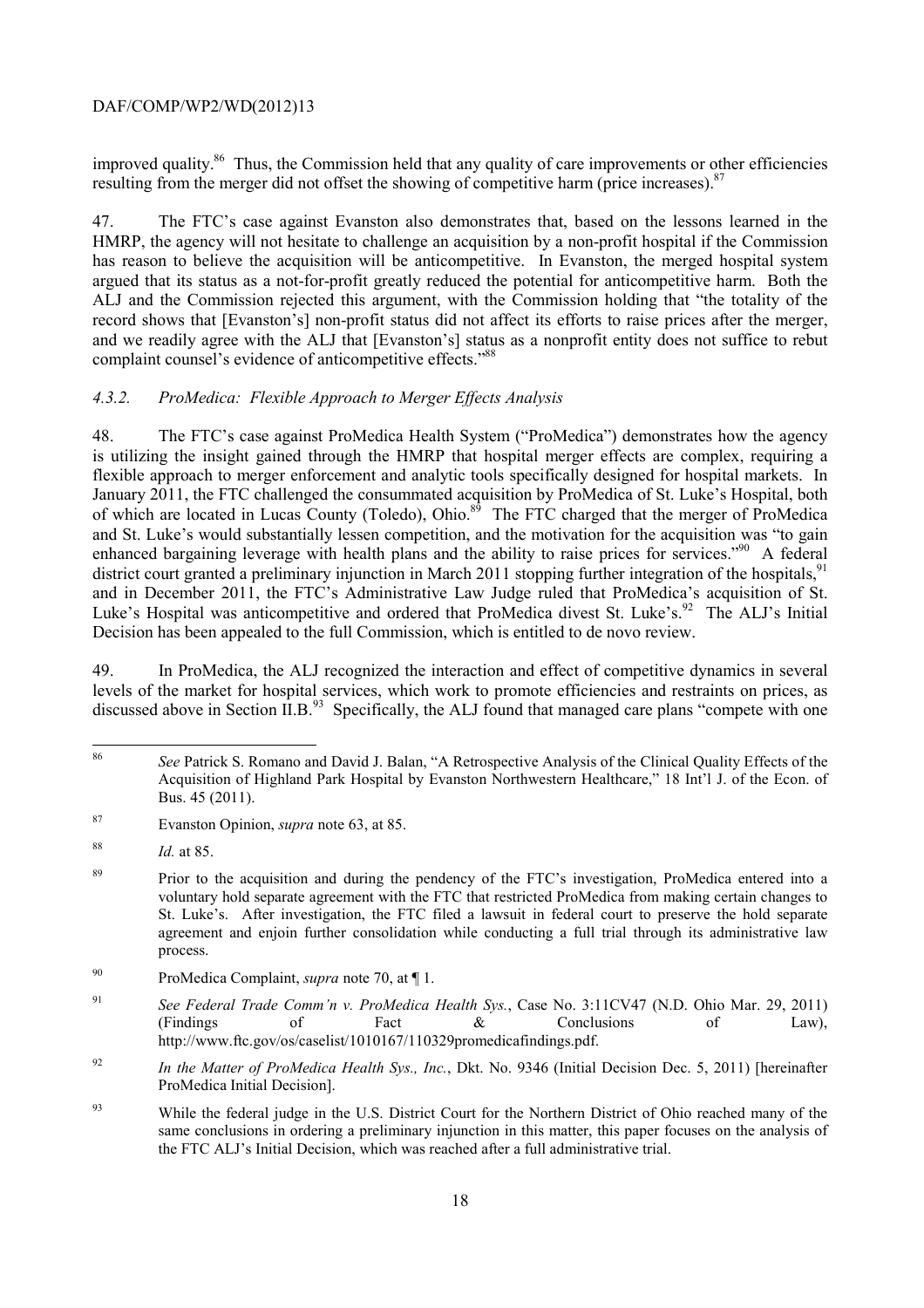another to be offered by employers in the menu of insurance products that employers offer to their employees."<sup>94</sup> "Once included in the employer's menu of health insurance products, [managed care organizations] compete with one another to attract enrollees."<sup>95</sup> Hospitals compete among themselves to be included in plans; once included, hospitals compete for patients from the plan based on quality, location, and other mostly non-price aspects.<sup>96</sup>

 50. Using this framework, the ALJ found that "for many patients, St. Luke's and one of ProMedica's hospitals are patients' top two choices for [general acute care] inpatient hospital services" based on the  $\ldots$  inpatient hospital services."<sup>98</sup> Complaint counsel presented diversion analysis,<sup>99</sup> which the ALJ found location and other amenities.<sup>97</sup> The merger eliminated a managed care organization's option of contracting with St. Luke's alone. Thus, post-merger, if a managed care organization failed to reach an agreement with ProMedica, the managed care organization would not be able to offer a hospital provider network including one of the local patients' two top hospital choices. Without top choice hospitals, a managed care plan would lose customers. Thus, the ALJ found that "the [merger] will significantly increase [ProMedica's] bargaining leverage in negotiations with [managed care organizations] and provide [ProMedica] with sufficient market power to enable it to increase the reimbursement rates it charges . . . for supported the conclusion that "St. Luke's and one or more of the three ProMedica hospitals are close substitutes."<sup>100</sup> Testimony of managed care officials also supported this conclusion.

51. Finally, the ALJ in ProMedica found that the asserted procompetitive benefits and efficiencies from the transaction, including that the merger would make St. Luke's financially stronger, were insufficient to outweigh the anticompetitive effects of the merger, and that St. Luke's was not a "failing firm" under U.S. case law, such that the merger should be allowed to proceed.<sup>101</sup>

## *4.3.3. Phoebe Putney: The State Action Defense*

52. In December 2010, PPHS, a nonprofit corporation and operator of Phoebe Putney Memorial Hospital ("PPMH"), entered into an agreement to acquire control of Palmyra Park Hospital ("Palmyra"), the only competing hospital in Albany, Georgia.<sup>102</sup> The FTC challenged the acquisition, charging that the merger of PPMH and Palmyra under the same operator would constitute a merger to monopoly for inpatient general acute-care hospital services in Albany and its surrounding area, and that even though PPHS is a nonprofit entity, the acquisition "greatly enhances Phoebe Putney's bargaining position in negotiations with health plans, giving it the unfettered ability to raise reimbursement rates without fear of losing customers."<sup>103</sup>

 $\overline{a}$ ProMedica Initial Decision, *supra* note 92, at ¶ 237.

<sup>95</sup> <sup>95</sup>*Id.* at ¶ 238.

<sup>96</sup>*Id.* at ¶¶ 244 and 245.

<sup>97</sup>*Id.* at page 162.

<sup>98</sup> *Id.* at 6.

<sup>99</sup> See discussion above in section on the HMRP.

 $100$  *Id.* at 159.

<sup>101</sup>*Id.* at 7.

<sup>102</sup> Before the acquisition, Palmyra was owned by a for-profit corporation, HCA, Inc.

<sup>103</sup> Phoebe Putney Complaint, *supra* note 70, at ¶ 11.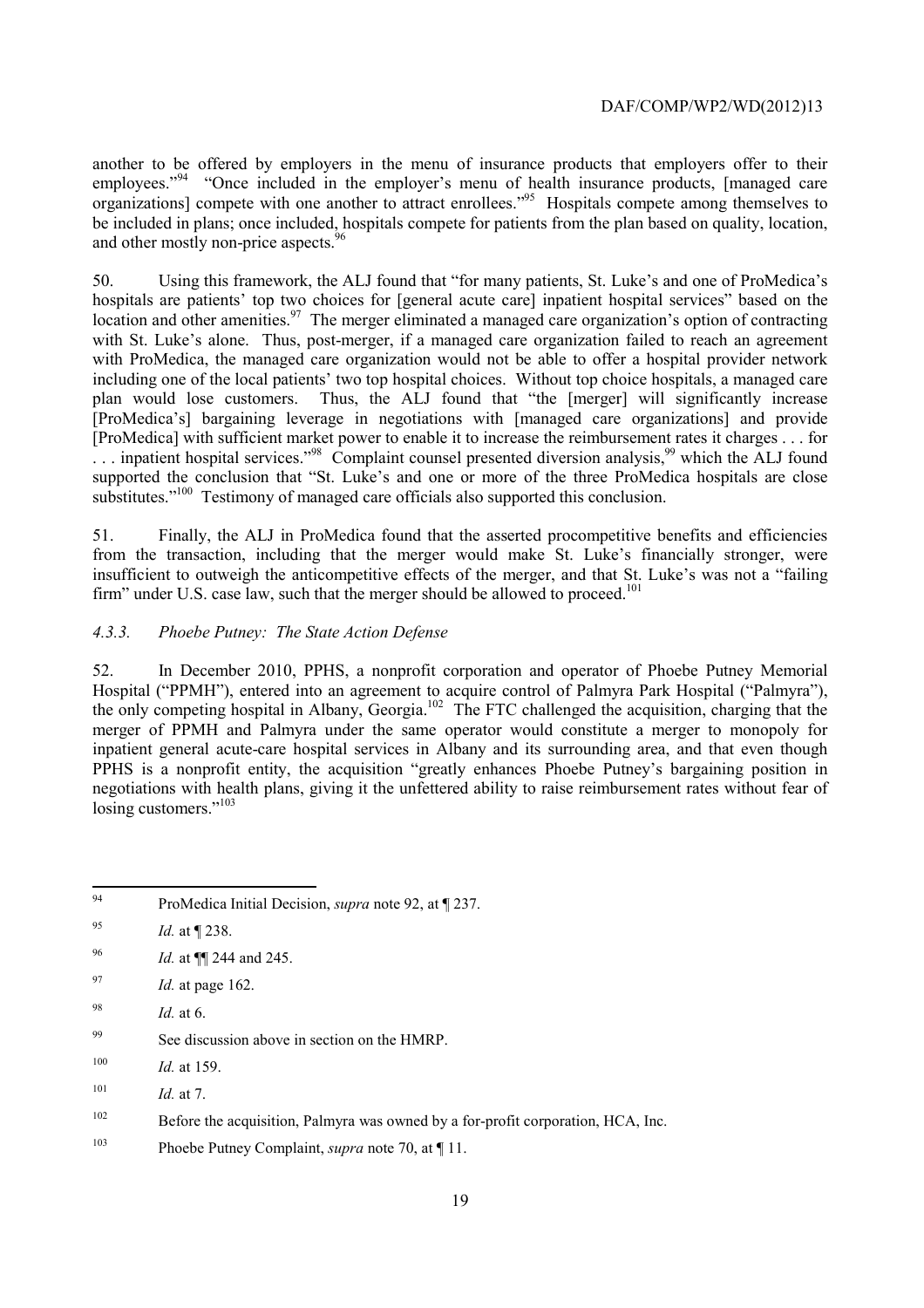planned combination of the two hospitals from antitrust liability. In the U.S., "[t]he doctrine of state-action 53. The critical issue in the PPHS case is not its nonprofit status but rather its claimed state action defense. Thus, this case illustrates a supply-side factor in the U.S. that threatens to restrain competition between hospitals – the state action defense or state action immunity. PPHS operates PPMH under a lease from the local hospital authority and owner of the facility ("the authority"). PPHS asked the authority to acquire Palmyra, and PPHS agreed to provide the funds the authority needed for the acquisition. The authority agreed to lease Palmyra to PPHS. The FTC sought a preliminary injunction in federal court to enjoin the merger but the defendants argued that the state action doctrine immunized the authority and the immunity protects states from liability under federal antitrust laws."<sup>104</sup> The same protection extends to municipalities or political subdivisions of a state if, "through statutes, the state generally authorizes the political subdivision to perform the challenged action, and [if] through statutes, the state has clearly articulated a state policy authorizing anticompetitive conduct."<sup>105</sup> The FTC countered that PPHS was the effective acquirer and that the authority was only a "straw man" used to give PPHS control of its competitor. In denying the FTC's request for a preliminary injunction, the U.S. Court of Appeals for the 11<sup>th</sup> Circuit ruled in December 2011 that because the state of Georgia granted to local hospital authorities the power to acquire hospitals and to lease hospitals to others to operate, "the legislature must have anticipated that such acquisitions [if they consolidated ownership or operation of competing hospitals and eliminated competition between them] would produce anticompetitive effects."<sup>106</sup> The FTC is considering its options for appealing this decision.

#### **5. Non-merger Conduct Cases to Protect Competition in Contracting for Hospital Services**

 maintain its monopoly. The DOJ resolved the lawsuit through a settlement that prohibits United Regional from conditioning the prices or discounts that it offers to commercial health insurers on whether those 54. The DOJ has focused its resources on investigating and challenging conduct by dominant hospitals that prevents entry or expansion by rival hospitals and other health care facilities. In 2011, the DOJ challenged, under Section 2 of the Sherman Act, United Regional Health Care System's practice of requiring most commercial health insurers to pay significantly higher prices if they contracted with United Regional's competitors. United Regional provides approximately 90 percent of the inpatient hospital care in Wichita Falls, Texas, which made it necessary for all insurers to have United Regional in their networks in order to sell health insurance in Wichita Falls. Because the penalty for contracting with United Regional's rivals was so significant, almost all insurers that offered health insurance in Wichita Falls entered into exclusive contracts with United Regional. As a result, competing hospitals and facilities could not obtain contracts with most insurers and were less able to compete, which helped United Regional insurers contract with competing health care facilities. To ensure that United Regional can engage in procompetitive discounting, the settlement allows United Regional to offer (a) different prices to different commercial health insurers and (b) incremental volume discounts.

55. The DOJ has also brought cases involving competition in the health insurance market with direct effects on hospitals.

56. In November 2011, the DOJ sued Blue Cross and Blue Shield of Montana ("BCBSMT") and five hospitals in Montana. The hospitals owned New West Health Services ("New West"), one of only two

<sup>104</sup> Circuit Federal Trade Comm'n v. Phoebe Putney Health Sys., D.C. Docket No. 1:11-cv-00058-WLS (11<sup>th</sup> Cir.<br>Dec. 9. 2011) at 9. [hereinafter Phoebe Putney 11<sup>th</sup> Circuit Opinion] Dec. 9, 2011) at 9, [hereinafter Phoebe Putney  $11<sup>th</sup>$  Circuit Opinion] http://www.ca11.uscourts.gov/opinions/ops/201112906.pdf.

<sup>&</sup>lt;sup>105</sup> Federal Trade Comm'n v. Hosp. Bd. of Dirs. of Lee County, 38 F.3d 1184, 1187-88 (11<sup>th</sup> Cir. 1994) (citing Town of Hallie v. City of Eau Claire, 471 U.S. 34 (1985).

<sup>&</sup>lt;sup>106</sup> Phoebe Putney  $11^{th}$  Circuit Opinion, supra note 104, at 13.